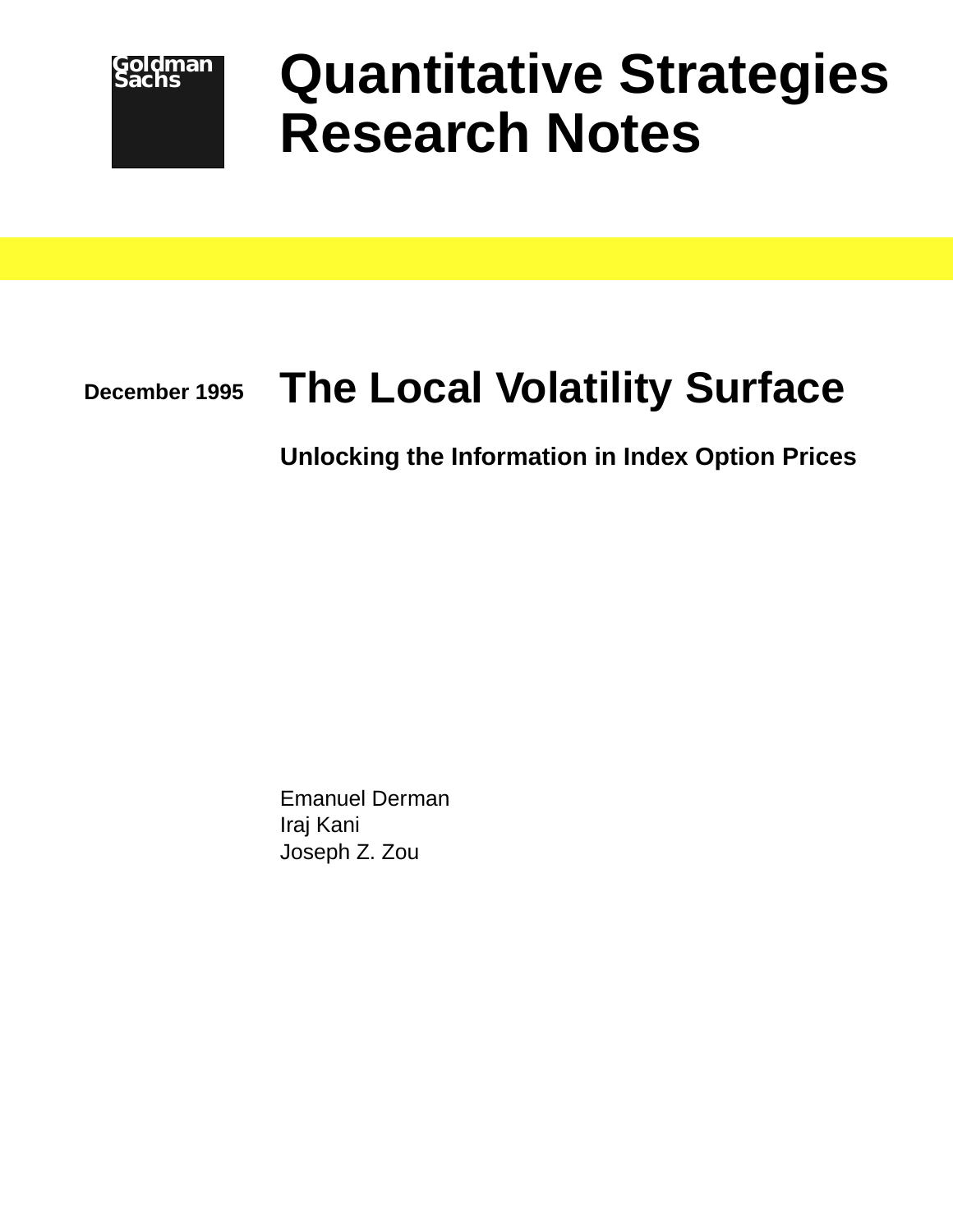Copyright 1995 Goldman, Sachs & Co. All rights reserved.

This material is for your private information, and we are not soliciting any action based upon it. This report is not to be construed as an offer to sell or the solicitation of an offer to buy any security in any jurisdiction where such an offer or solicitation would be illegal. Certain transactions, including those involving futures, options and high yield securities, give rise to substantial risk and are not suitable for all investors. Opinions expressed are our present opinions only. The material is based upon information that we consider reliable, but we do not represent that it is accurate or complete, and it should not be relied upon as such. We, our affiliates, or persons involved in the preparation or issuance of this material, may from time to time have long or short positions and buy or sell securities, futures or options identical with or related to those mentioned herein.

This material has been issued by Goldman, Sachs & Co. and/or one of its affiliates and has been approved by Goldman Sachs International, regulated by The Securities and Futures Authority, in connection with its distribution in the United Kingdom and by Goldman Sachs Canada in connection with its distribution in Canada. This material is distributed in Hong Kong by Goldman Sachs (Asia) L.L.C., and in Japan by Goldman Sachs (Japan) Ltd. This material is not for distribution to private customers, as defined by the rules of The Securities and Futures Authority in the United Kingdom, and any investments including any convertible bonds or derivatives mentioned in this material will not be made available by us to any such private customer. Neither Goldman, Sachs & Co. nor its representative in Seoul, Korea is licensed to engage in securities business in the Republic of Korea. Goldman Sachs International or its affiliates may have acted upon or used this research prior to or immediately following its publication. Foreign currency denominated securities are subject to fluctuations in exchange rates that could have an adverse effect on the value or price of or income derived from the investment. Further information on any of the securities mentioned in this material may be obtained upon request and for this purpose persons in Italy should contact Goldman Sachs S.I.M. S.p.A. in Milan, or at its London branch office at 133 Fleet Street, and persons in Hong Kong should contact Goldman Sachs Asia L.L.C. at 3 Garden Road. Unless governing law permits otherwise, you must contact a Goldman Sachs entity in your home jurisdiction if you want to use our services in effecting a transaction in the securities mentioned in this material.

**Note: Options are not suitable for all investors. Please ensure that you have read and understood the current options disclosure document before entering into any options transactions.**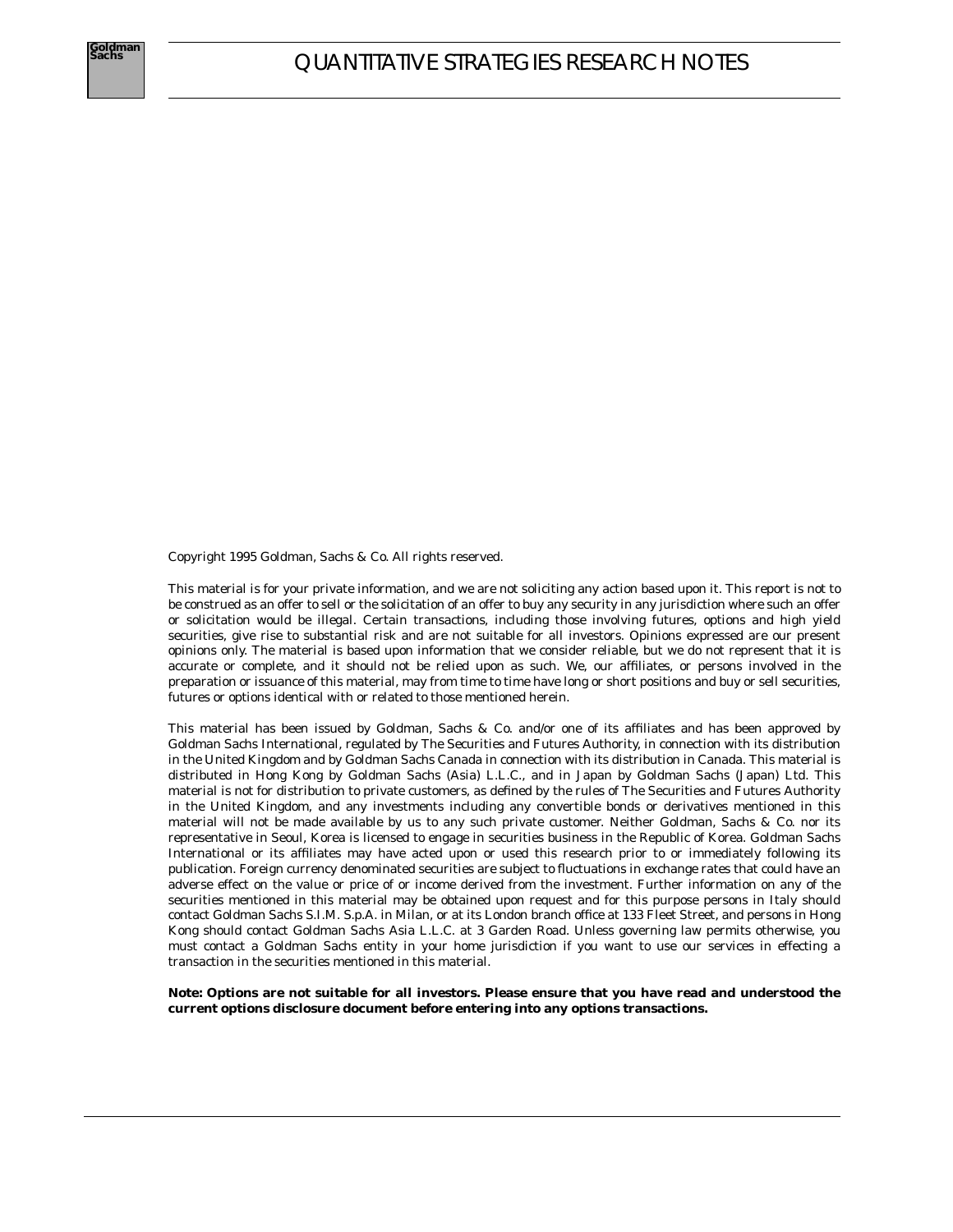#### **SUMMARY**

If you examine the structure of listed index options prices through the prism of the implied tree model, you observe the local volatility surface of the underlying index.

In the same way as fixed income investors analyze the yield curve in terms of forward rates, so index options investors should analyze the volatility smile in terms of local volatilities.

In this report we explain the local volatility surface, give examples of its applications, and propose several heuristic rules of thumb for understanding the relation between local and implied volatilities. In essence, the model allows the extraction of the fair local volatility of an index at all future times and market levels, as implied by current options prices. We use these local volatilities in markets with a pronounced smile to measure options market sentiment, to compute the evolution of standard options implied volatilities, to calculate the index exposure of standard index options, and to value and hedge exotic options. In markets with significant smiles, all of our results show large discrepancies from the results of the standard Black-Scholes approach.

Investors who buy or sell standard index options for the exposure they provide, as well as market participants interested in the fair price of exotic index options, should find interest in the deviations we predict from the Black-Scholes results.

| <b>Emanuel Derman</b> | $(212)$ 902-0129 |
|-----------------------|------------------|
| Iraj Kani             | $(212)$ 902-3561 |
| Joseph Z. Zou         | $(212)$ 902-9794 |

\_\_\_\_\_\_\_\_\_\_\_\_\_\_\_\_\_\_\_\_\_\_\_\_\_\_\_\_\_\_\_

\_\_\_\_\_\_\_\_\_\_\_\_\_\_\_\_\_\_\_\_\_\_\_\_\_\_\_\_\_\_\_

We are grateful to Barbara Dunn for comments on the manuscript.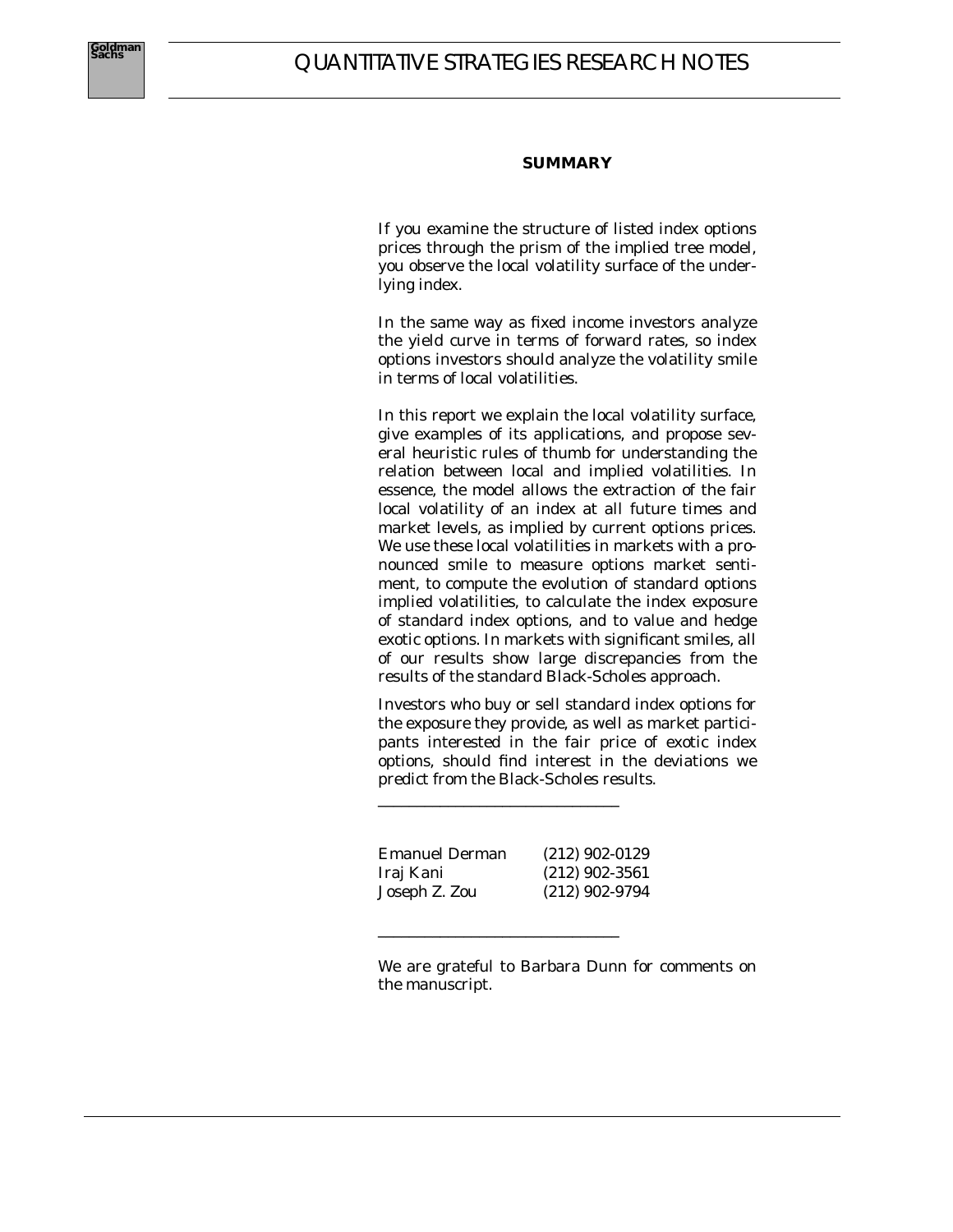# **Table of Contents**

| THE IMPLIED VOLATILITY SURFACE BELIES THE BLACK-SCHOLES MODEL 2 |
|-----------------------------------------------------------------|
|                                                                 |
| THE ANALOGY BETWEEN FORWARD RATES AND LOCAL VOLATILITIES7       |
|                                                                 |
|                                                                 |
|                                                                 |
|                                                                 |
|                                                                 |
| The skew-adjusted index exposure of standard options  17        |
|                                                                 |
| Valuing path-dependent options using Monte Carlo simulation  20 |
|                                                                 |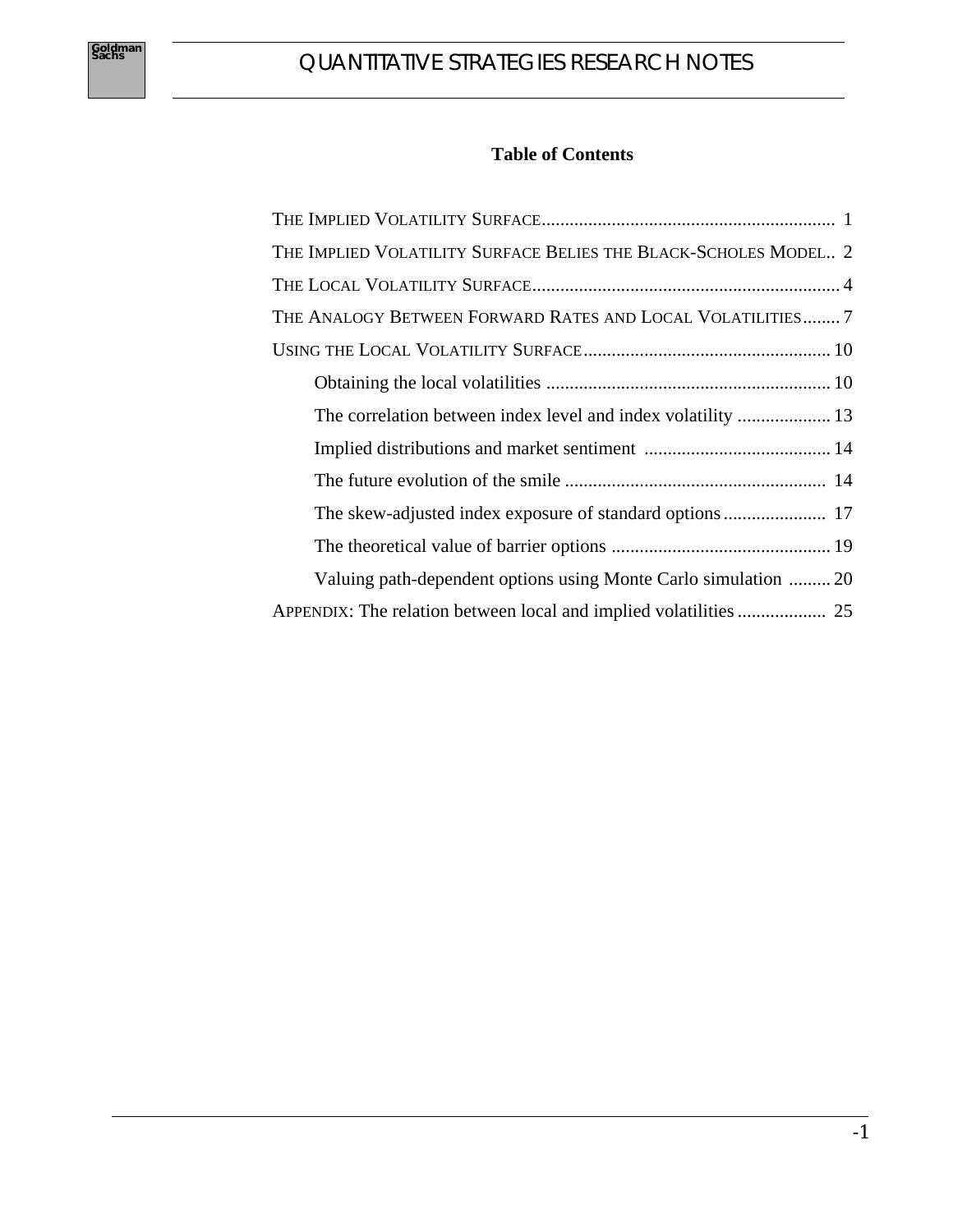

The market implied volatilities of standard equity index options commonly vary with both option strike and option expiration. This structure has been a significant and persistent feature of index markets around the world since the 1987 crash. Figure 1 shows a typical implied volatility surface illustrating the variation of S&P 500 implied volatility with strike and expiration on September 27, 1995<sup>1</sup>. This surface, commonly called the "volatility smile," changes shape from day to day, but some general features persist. **THE IMPLIED VOLATILITY SURFACE**

> **The strike structure.** At any fixed expiration, implied volatilities vary with strike level. Almost always, implied volatilities increase with decreasing strike – that is, out-of-the-money puts trade at higher implied volatilities than out-of-the-money calls. This feature is often referred to as a "negative" skew.

> **The term structure.** For any fixed strike level, implied volatilities vary with time to expiration. Often, long-term implied volatilities exceed short-term implied volatilities.

> In brief, there is a unique and generally different implied volatility associated with any specific strike and expiration.

## **FIGURE 1. The implied volatility surface for S&P 500 index options as a function of strike level and term to expiration on September 27, 1995.**



<sup>1.</sup> Liquid listed options have discrete strikes and expirations, and so we have interpolated between them to create a continuous surface.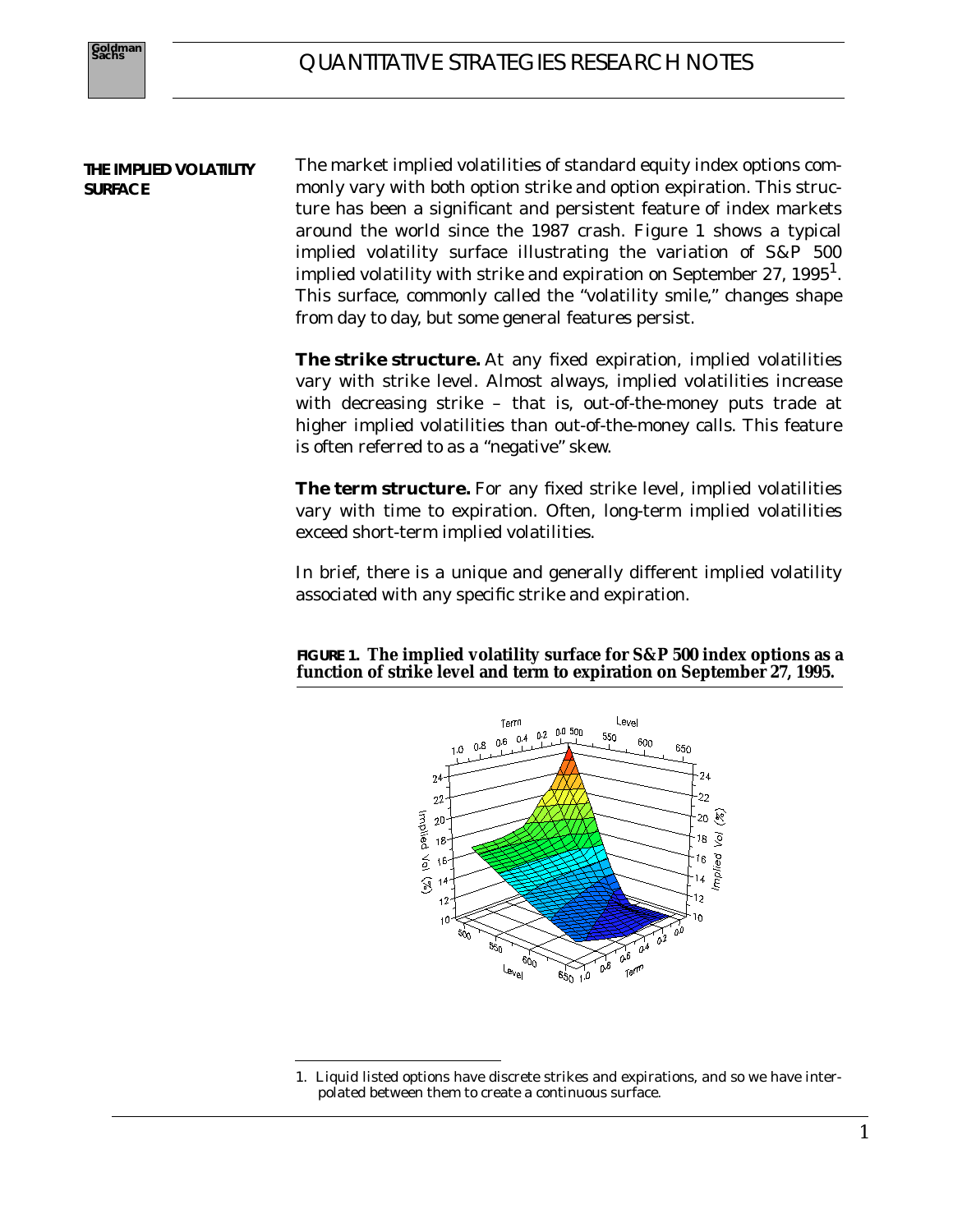**THE IMPLIED VOLATILITY SURFACE BELIES THE BLACK-SCHOLES MODEL**

Each implied volatility depicted in the surface of Figure 1 is the Black-Scholes implied volatility,  $\Sigma$ , the volatility you have to enter into the Black-Scholes formula to have its theoretical option value match the option's market price.  $\Sigma$  is the conventional unit in which options market-makers quote prices. What does the varying volatility surface for  $\Sigma$  tell us about the model and the world it attempts to describe?

The primary feature of the Black-Scholes [1973] model of options valuation theory is that it is *preference-free:* since options can be hedged, their theoretical values do not depend upon investors' risk preferences. Therefore, an index option can be valued *as though* the return on the underlying index is riskless.

A secondary feature of the theory is its assumption that returns on stocks or indexes evolve normally, with a *local volatility* σ *that remains constant over all times and market levels*. Figure 2 contains a schematic representation of the index evolution in a binomial tree framework<sup>2</sup>. The constant index level spacing in the figure corresponds to the assumption of constant local return volatility. These two features leads to the Black-Scholes formula  $C_{BS}(S, \sigma, r, T, K)$  for a call on an index at level *S* with a volatility σ*,* with strike *K* and time to expiration *T*, when the riskless interest rate is *r.*

**FIGURE 2. A schematic representation of index evolution in the Black- Scholes model.**



2. In mathematical terms, the evolution over an infinitesimal time *dt* is described by the stochastic differential equation

$$
\frac{dS}{S} = \mu dt + \sigma dZ
$$

where *S* is the index level,  $\mu$  is the index's expected return and  $dZ$  is a Wiener process with a mean of zero and a variance equal to *dt.*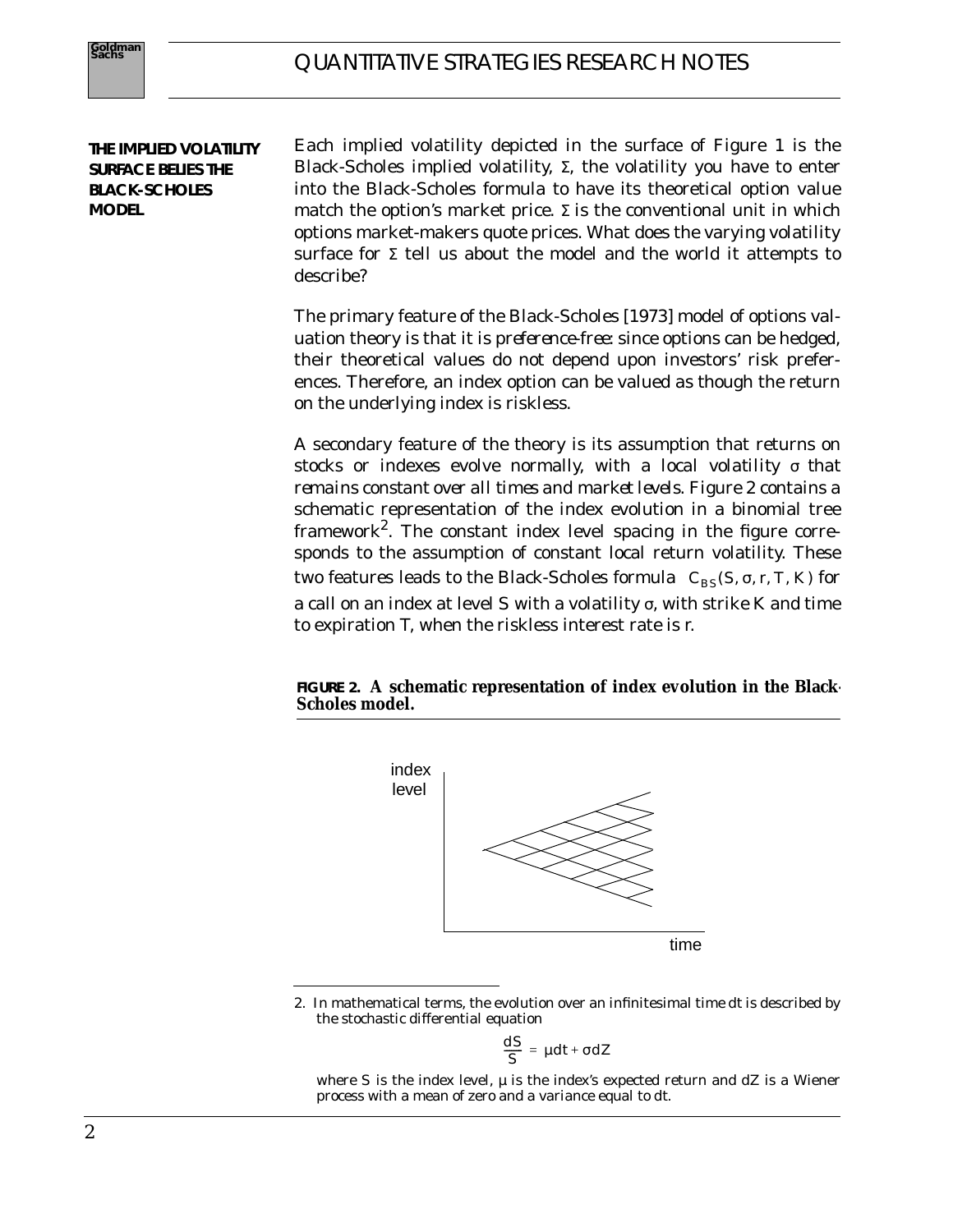When options market makers quote an implied volatility  $\Sigma$  for an option of a given strike and expiration, they are specifying the future local volatility  $σ = Σ$  that you must enter into the Black-Scholes formula to obtain the market price for the option, *assuming that* σ *stays constant over all times and market levels*. By quoting two different implied volatilities  $\Sigma_1$  and  $\Sigma_2$  for two different options they are attributing two different constant local volatilities to the same underlying index, as illustrated in Figure 3. This belies the Black-Scholes picture. There is only one index underneath all the options and, for consistency, *it can only have one implied evolution process in equilibrium*. The market is using the Black-Scholes formula as a mechanism for conveying information about its equilibrium prices, but, in the act of quoting prices, belying the assumptions of the model. As we shall point out later, this closely resembles the situation in bond markets, where traders quote bond prices by their yield to maturity, but calculate them by using forward rates.

**FIGURE 3. Schematic representation of the binomial index trees corresponding to two options with different Black-Scholes implied volatilities: (a) long-term option with low implied volatility; (b) short-term option with high implied volatility.**

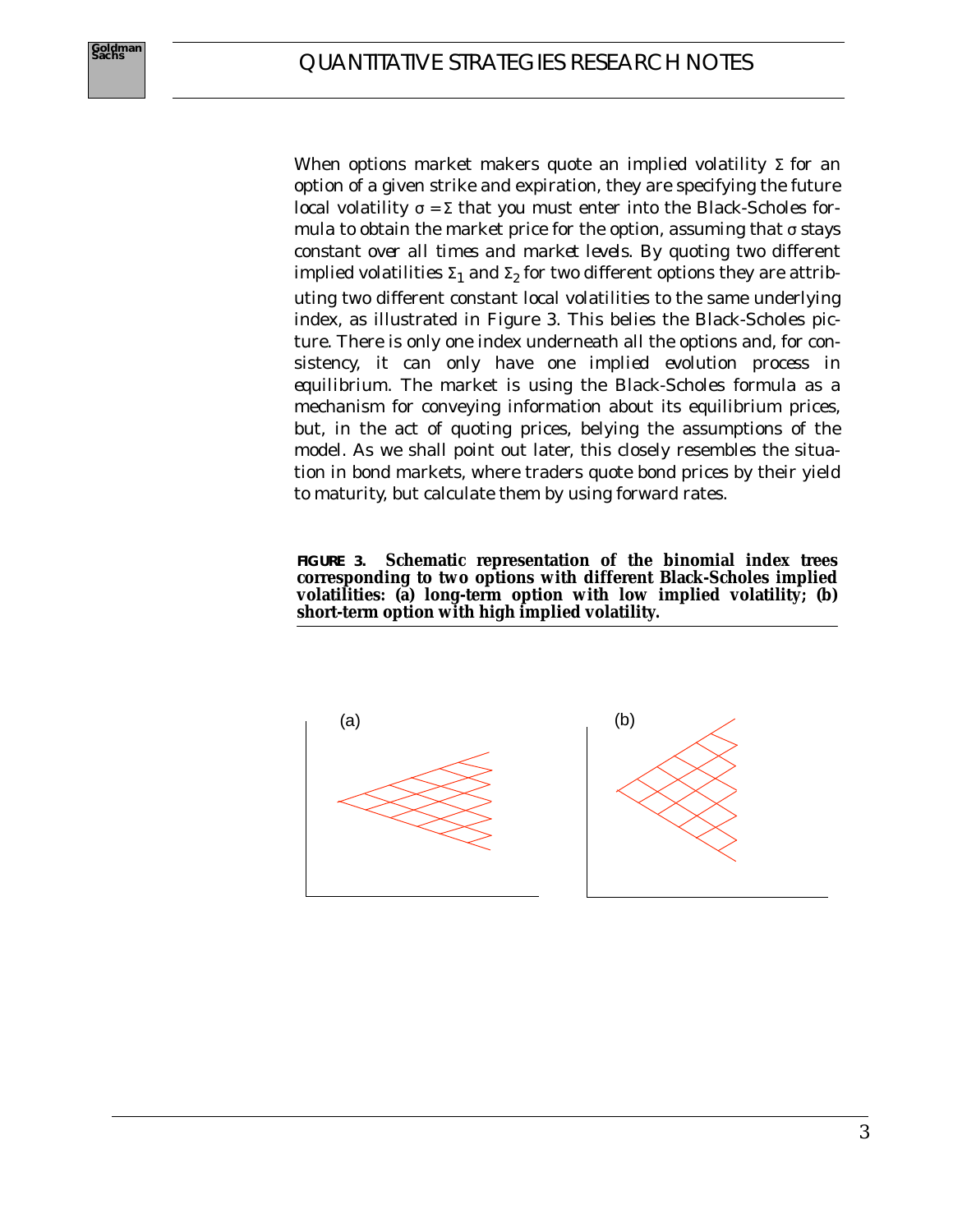**THE LOCAL VOLATILITY SURFACE**

There is a simple extension to the strict Black-Scholes view of the world that can achieve consistency with the index market's implied volatility surface, without losing many of the theoretical and practical advantages of the Black-Scholes model.

Rational market makers are likely to base options prices on their estimates of future volatility<sup>3</sup>. To them, the Black-Scholes  $\Sigma$  is, roughly speaking, a sort of estimated *average* future volatility of the index during the option's lifetime. In this sense, Σ is a *global* measure of volatility, in contrast to the *local* volatility σ at any node in the tree of index evolution. Until now, theory has tended to disregard the difference between Σ and σ. Our path from now on is to accentuate this difference, and deduce the market's expectations of local σ from the values it quotes for global Σ.

The variation in market  $\Sigma$  indicates that the average future volatility attributed to the index by the options market depends on the strike and expiration of the option. A quantity whose average varies with the range over which it's calculated must itself vary locally. The variation in  $\Sigma$  with strike and expiration implies a variation in  $\sigma$  with future index level and time. In other words, the implied volatility surface suggests an obscure, hitherto hidden, local volatility surface.

Assuming that options prices are efficient, we can treat all of them consistently in a model that simply abandons the notion that future volatilities will remain constant. Instead, we extract the market's consensus for future local volatilities  $\sigma(S,t)$ , as a function of future index level *S* and time *t,* from the spectrum of available options prices as quoted by their implied Black-Scholes volatilities. Schematically, we replace the regular binomial tree of Figure 2 by an *implied tree*4*,* as shown in Figure 4. Derman and Kani [1994] and, separately, Dupire [1994] have shown that, if you know standard index options prices of all strikes and expirations, then in principle you can uniquely determine the local volatility surface function  $\sigma(S, t)$ . A similar, though not identical, approach has been taken by Rubinstein [1994].

$$
\frac{dS}{S} = \mu dt + \sigma(S, t) dZ
$$

<sup>3.</sup> This is not to say that this is the only important factor. In particular, traders will also take hedging costs, hedging difficulties and liquidity into account, to name only a few additional variables.

<sup>4.</sup> Our new model replaces the evolution equation in footnote 2 by

where  $\sigma(S,t)$  is the local volatility function whose magnitude depends on both the index level *S* and the future time *t.*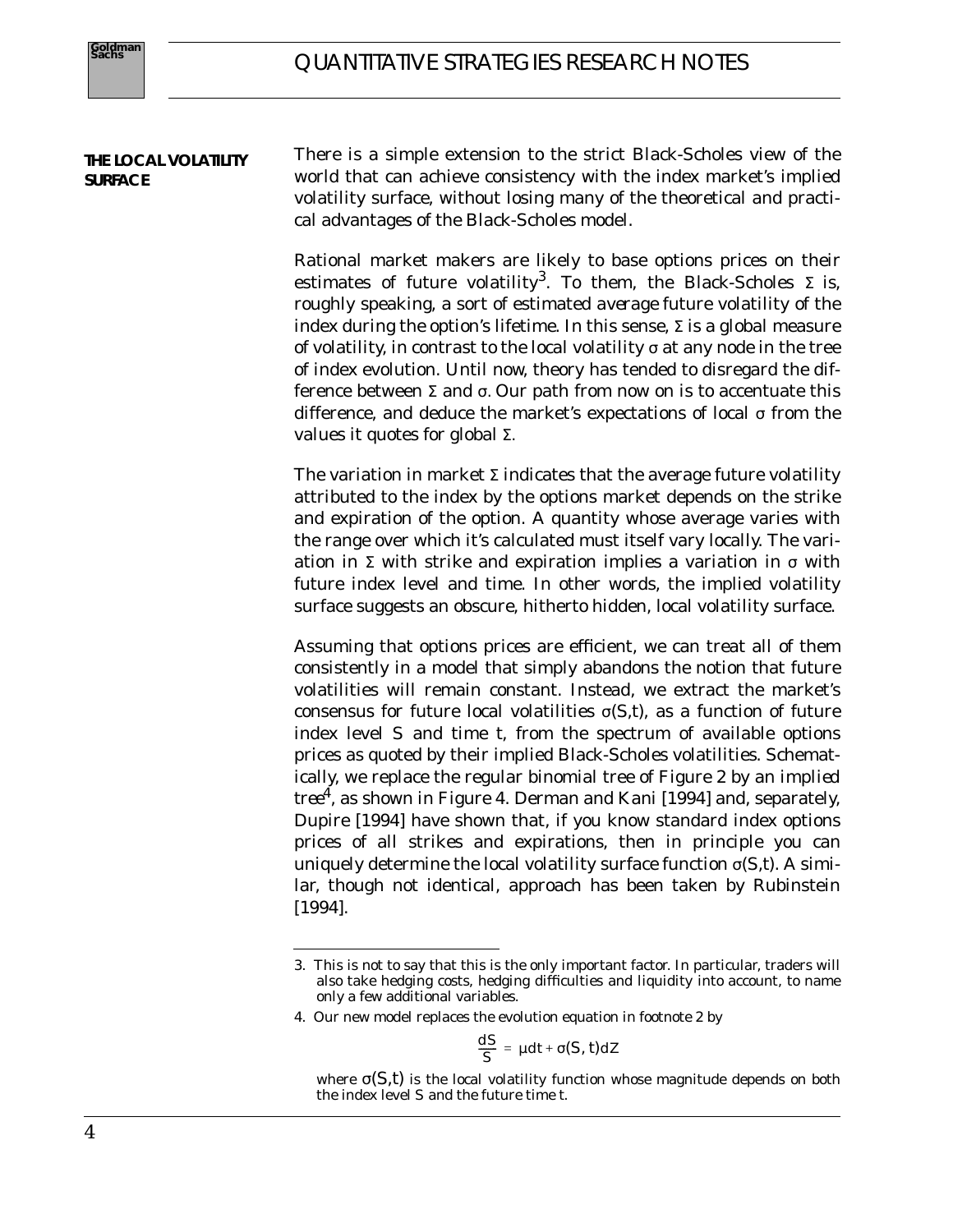### **FIGURE 4. The implied binomial tree.**



In essence, our model assumes that index options prices (that is, implied volatilities) are driven by the market's view of local index volatility in the future. We have shown that you can theoretically extract this view of the local volatility  $\sigma(S,t)$  from standard options prices. Readers familiar with the habits of options traders will realize that thinking about future volatility is an intrinsic part of their job. Many traders intuitively deduce future local volatilities from options prices. Our model provides a more quantitative and exact way of accomplishing this. Figure 5 displays the local volatility surface corresponding to the implied volatility surface of Figure 1.

Our approach preserves many of the attractive facets of the Black-Scholes model, while extending it to achieve consistency with market options prices. The great advantage of the Black-Scholes model in a trading environment is that it provides preference-free pricing. Its inputs are current index levels, estimated dividend yields and interest rates, most of which are determined and well-known. All the model asks of a user is *one* implied volatility, which it translates into an option price, an index exposure, and so on.

The implied tree model preserves this quality. In brief, all it asks of a user is the implied Black-Scholes volatility of *several* liquid options of various strikes and expirations. The model fits a consistent implied tree to these prices, and then allows the calculation of the fair values and exposures of all (standard and exotic) options, consistent with all the initial liquid options prices. Since traders know (or have opinions about) the market for current liquid standard options, this makes it especially useful for valuing exotic index options consistently with the standard index options used to hedge them.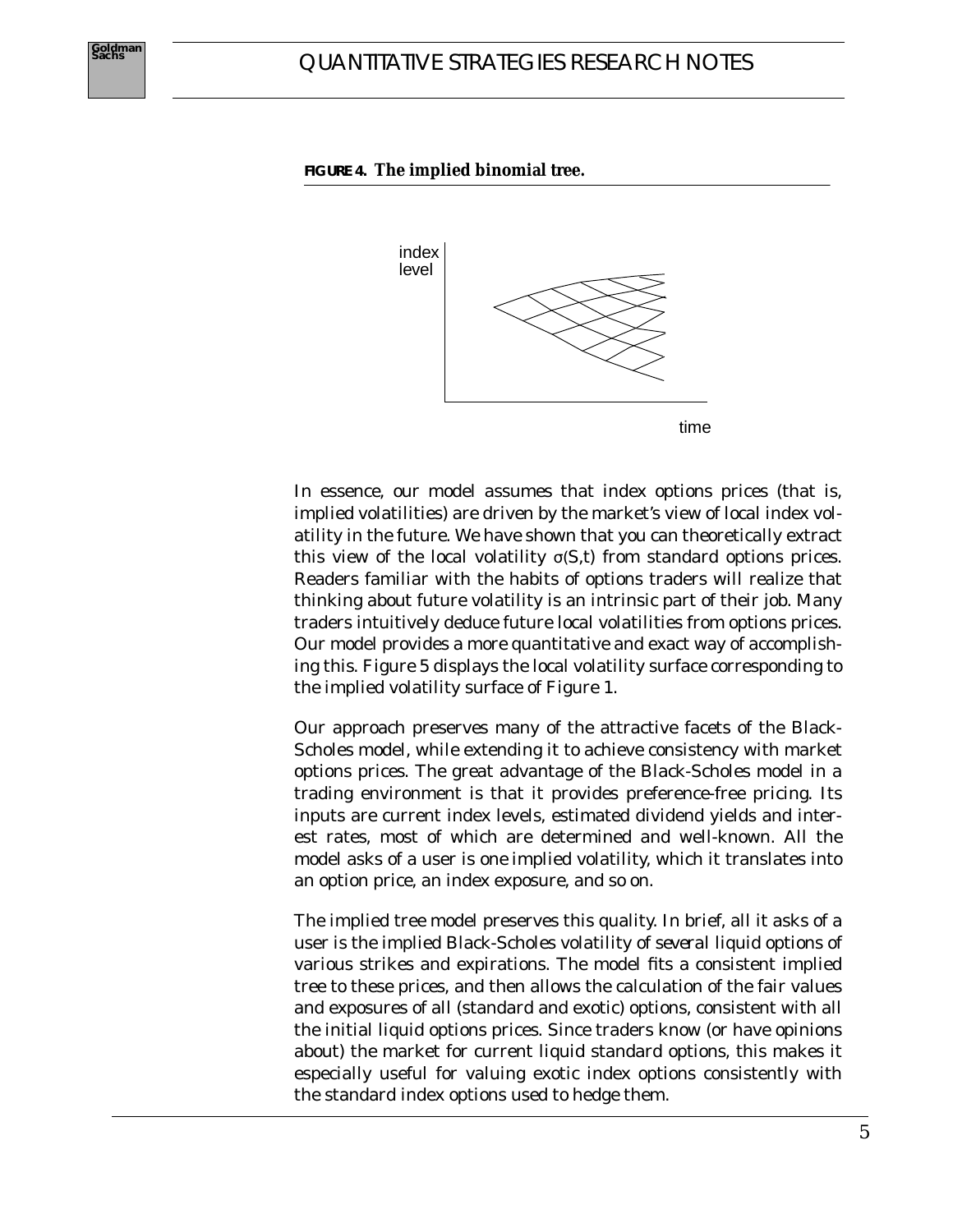



In addition to the variation of the local volatility surface, there are other factors that can complicate index options pricing, and so contribute to a non-flat implied volatility surface. For example, volatility itself has a stochastic component, and markets sometimes jump in a manner inconsistent with the continuous evolution of implied tree models. In addition, the Black-Scholes model ignores the effects of transactions costs. All of these phenomena can contribute to the smile. By using the implied tree model, we are assuming that the variation of local volatility with market level and time is the dominant contribution to the smile, and that other effects are less important. We assume that options market makers think most about the level volatility may take in the future. In this article we try to fully exploit this small change in the Black-Scholes framework, otherwise preserving the attractive and useful features of the model. We prefer to use the more complex and less preference-free models involving jumps and stochastic volatility only when our simpler approach becomes inadequate.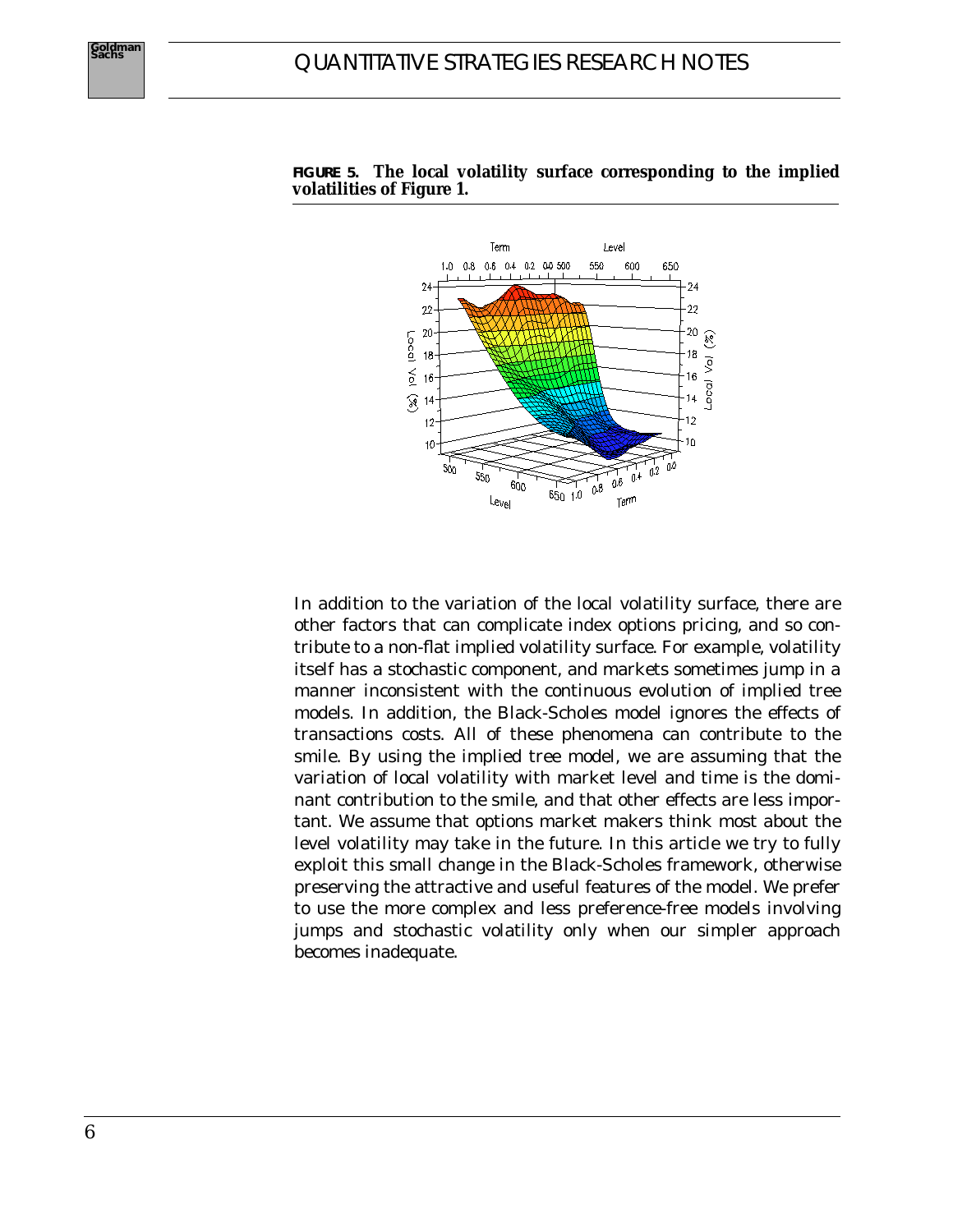

**THE ANALOGY BETWEEN FORWARD RATES AND LOCAL VOLATILITIES**

The implied-tree approach to modeling the volatility smile stresses the use of local volatilities extracted from implied volatilities. Our incentive to analyze value in terms of local quantities rather than global averages is analogous to a similar historical development in the analysis of fixed income securities more than a generation ago.

Suppose you know the quoted yield to maturity for all on-the-run Treasury bonds, and you want to value an off-the-run ("exotic") Treasury bond whose coupon and maturity differ from those of any onthe-run bond. Figure 6 displays the coupons, yields and one-year forward rates for a hypothetical set of Treasury bonds. What yield to maturity should you use to value the exotic Treasury?

#### **FIGURE 6. Yields to maturity and one-year forward rates for a hypothetical Treasury bond market. Coupons are paid annually. All rates are compounded annually.**

| maturity | coupon | price | yield | forward<br>rate |
|----------|--------|-------|-------|-----------------|
| year     | 5.00%  | 100   | 5.00% | 5.00%           |
| 2        | 5.50   | 99.5  | 5.77  | 6.59            |
| 3        | 6.00   | 99.0  | 6.38  | 7.72            |
| 4        | 6.25   | 98.0  | 6.84  | 8.43            |
| 5        | 6.50   | 98.0  | 6.99  | 7.71            |

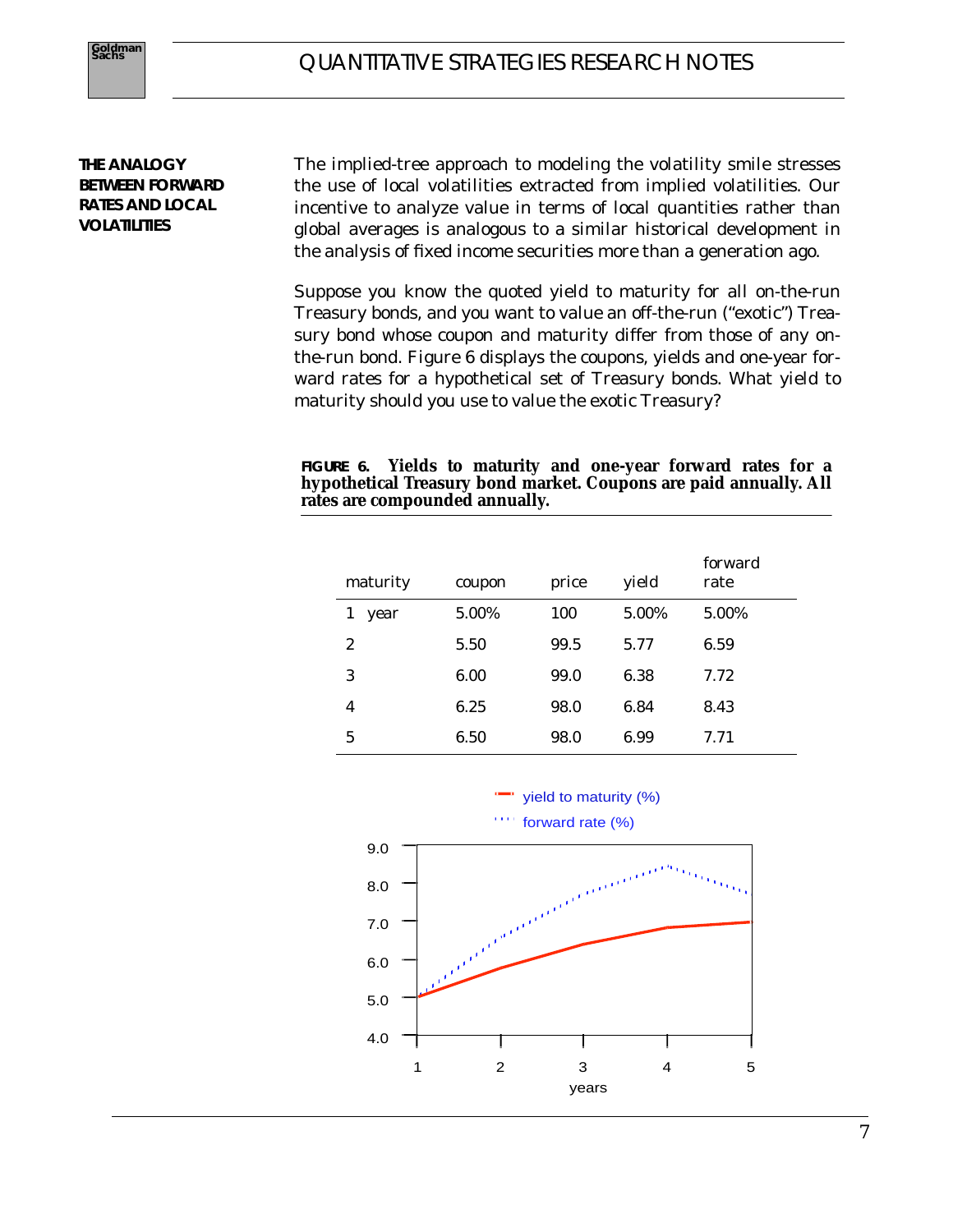There is a close analogy between the dilemma in trying to value an off-the-run Treasury bond by picking the "correct" yield to maturity and the dilemma in trying to value an exotic option by picking the "correct" implied volatility. In the Treasury bond market, each bond has its own yield to maturity. The yield to maturity of a bond is actually the *implied constant forward discount rate* that equates the present value of a bond's coupon and principal payments to its current market price. Similarly, in the index options market, each standard option has its own implied volatility, which is the *implied constant future local volatility* that equates the Black-Scholes value of an option to its current market price.

For off-the-run bond valuation, the correct and time-honored approach is to eschew yield to maturity, and instead use the on-therun yield curve to deduce forward rates, and then use these forward rates to discount the coupons of off-the-run bonds. Implied trees take a similar approach to exotic options. They avoid implied volatility, and instead use the volatility surface of liquid standard options to deduce future local volatilities. Then, they use these local volatilities to value all exotic options. We illustrate the similarities in Table 1.

| Aim          | To value an <i>off-the-run</i><br>Treasury bond:                                                                                                 | To value an <i>exotic index</i><br>option:                                                                                                                     |
|--------------|--------------------------------------------------------------------------------------------------------------------------------------------------|----------------------------------------------------------------------------------------------------------------------------------------------------------------|
| Old Approach | You used <i>simple yield-to-</i><br>maturity to discount all<br>future coupons and prin-<br>cipal.                                               | You used <i>simple implied</i><br>volatility to calculate the<br>risk-neutral probability<br>of future payoff.                                                 |
| New Approach | Use zero-coupon <i>forward</i><br>rates constructed from<br>liquid Treasury bond<br>prices to discount all<br>future coupons and prin-<br>cipal. | Use local <i>volatilities</i> con-<br>structed from liquid stan-<br>dard options prices to<br>calculate the risk-neutral<br>probability of future pay-<br>off. |

**TABLE 1. The analogy between forward rates and local volatilities**

In the Treasury bond market, this approach makes sense if you're a hedger or arbitrageur. In that case, you're interested in the value of an off-the-run bond relative to the on-the-runs. Forward rates are the appropriate way to determine relative value at the present time, no matter what happens later. On the other hand, if you're a speculator you're more interested in whether forward rates are good predictors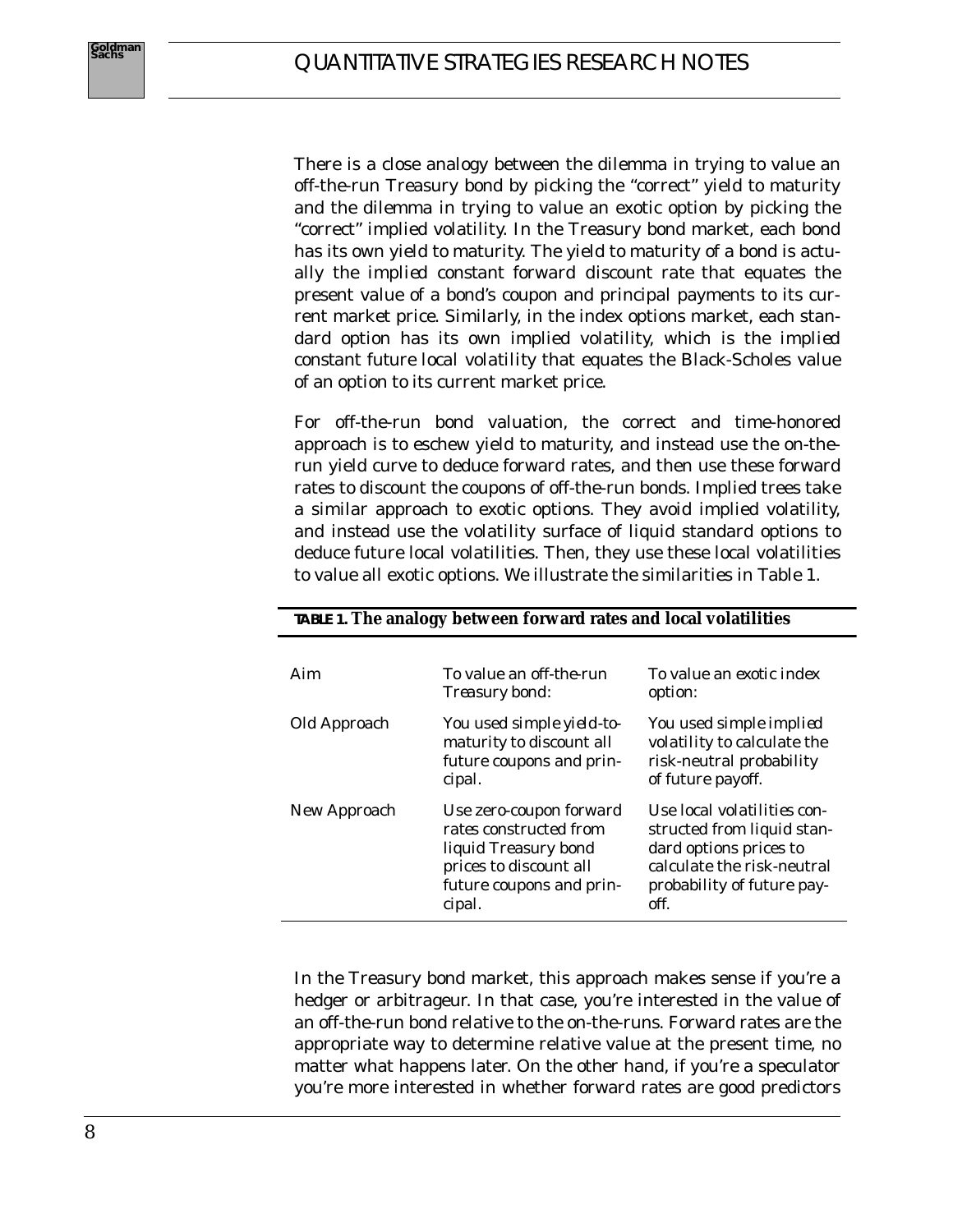of future rates, and arbitrage pricing is less important. Similarly, in the equity index options market, local volatilities are the appropriate way to determine the value of an exotic option relative to standard options, no matter what future levels volatility takes.

You can lock in forward rates by buying a longer-term bond and selling a shorter-term bond so that your net cost is zero. Analogously, you can lock in forward (local) volatility by buying a calendar spread and selling butterfly spreads with a zero net cost.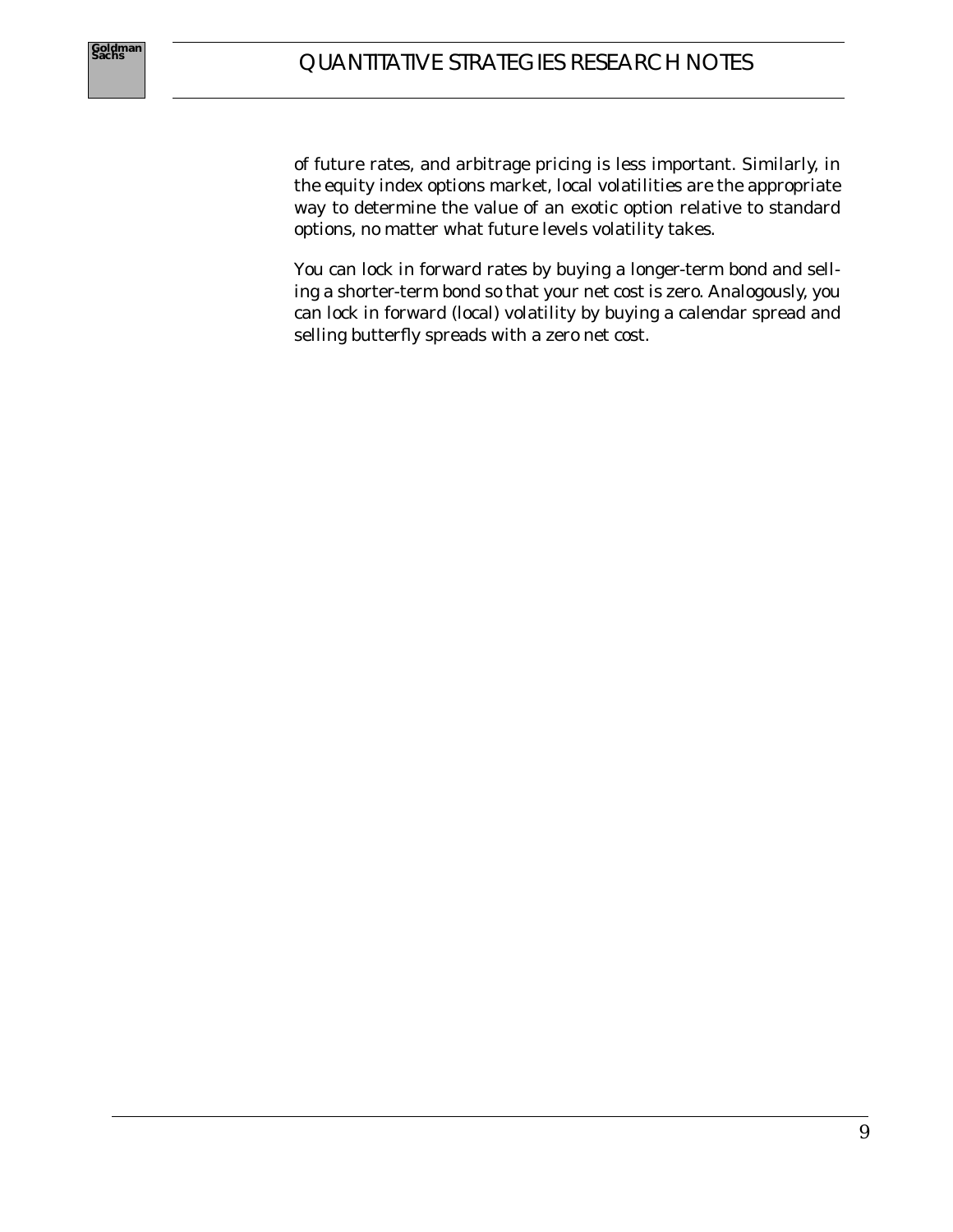| <b>USING THE LOCAL</b><br><b>VOLATILITY SURFACE</b> | Implied tree models of the skew are dynamical. They postulate a pro-<br>cess for future index evolution in which the local volatility function<br>$\sigma(S,t)$ depends on S and t. The function $\sigma()$ is determined by the con-<br>straint that the fair value of all standard options calculated from this<br>evolution process match current options market prices. Once $\sigma(S,t)$ is<br>fixed, all future index evolution is known, and you can calculate a no-<br>arbitrage value for any derivative security in a manner consistent<br>with current options prices.   |
|-----------------------------------------------------|--------------------------------------------------------------------------------------------------------------------------------------------------------------------------------------------------------------------------------------------------------------------------------------------------------------------------------------------------------------------------------------------------------------------------------------------------------------------------------------------------------------------------------------------------------------------------------------|
|                                                     | In this section we point out several areas where implied tree models<br>lead to significantly different, and sometimes counter-intuitive,<br>results when compared with the Black-Scholes model.                                                                                                                                                                                                                                                                                                                                                                                     |
| Obtaining the<br>local volatilities                 | You need the following information to extract the local volatility sur-<br>face at any instant:                                                                                                                                                                                                                                                                                                                                                                                                                                                                                      |
|                                                     | 1. the current value of the index;                                                                                                                                                                                                                                                                                                                                                                                                                                                                                                                                                   |
|                                                     | 2. the current (zero-coupon) riskless discount curve;                                                                                                                                                                                                                                                                                                                                                                                                                                                                                                                                |
|                                                     | 3. the values and ex dates of future index dividends; and                                                                                                                                                                                                                                                                                                                                                                                                                                                                                                                            |
|                                                     | 4. liquid standard options prices for a range of strikes and expira-<br>tions, or (more commonly) their Black-Scholes implied volatilities.                                                                                                                                                                                                                                                                                                                                                                                                                                          |
|                                                     | Figure 7 shows the data entry window of a Goldman Sachs program<br>for calculating local volatilities. The array of standard options'<br>implied volatilities has been displayed as an implied volatility sur-<br>face.                                                                                                                                                                                                                                                                                                                                                              |
|                                                     | You can apply this procedure to any options market with good pricing<br>information for options of various maturities and strikes. Figure 8a<br>displays the local volatility surface of the S&P 500 index on Dec. 19,<br>1995, as extracted from the implied volatilities of Figure 7 using an<br>Edgeworth expansion technique due to Zou [1995]. Figure 8b shows<br>the Nikkei 225 index local volatility surface on Dec. 2, 1994. The neg-<br>ative skew in both the S&P and Nikkei markets produces surfaces for<br>which local volatility increases as market levels decrease. |
|                                                     | These local volatilities represent the collective expectation of options<br>market participants, assuming the options prices are fair. It's impor-<br>tant to note that these local volatilities are not necessarily good pre-<br>dictors of future realized volatility, just as forward interest rates are<br>not necessarily good predictors of future rates. Just as investors can<br>use long/short bond portfolios to lock in forward interest rates, so<br>they can use options to lock in future local volatilities.                                                          |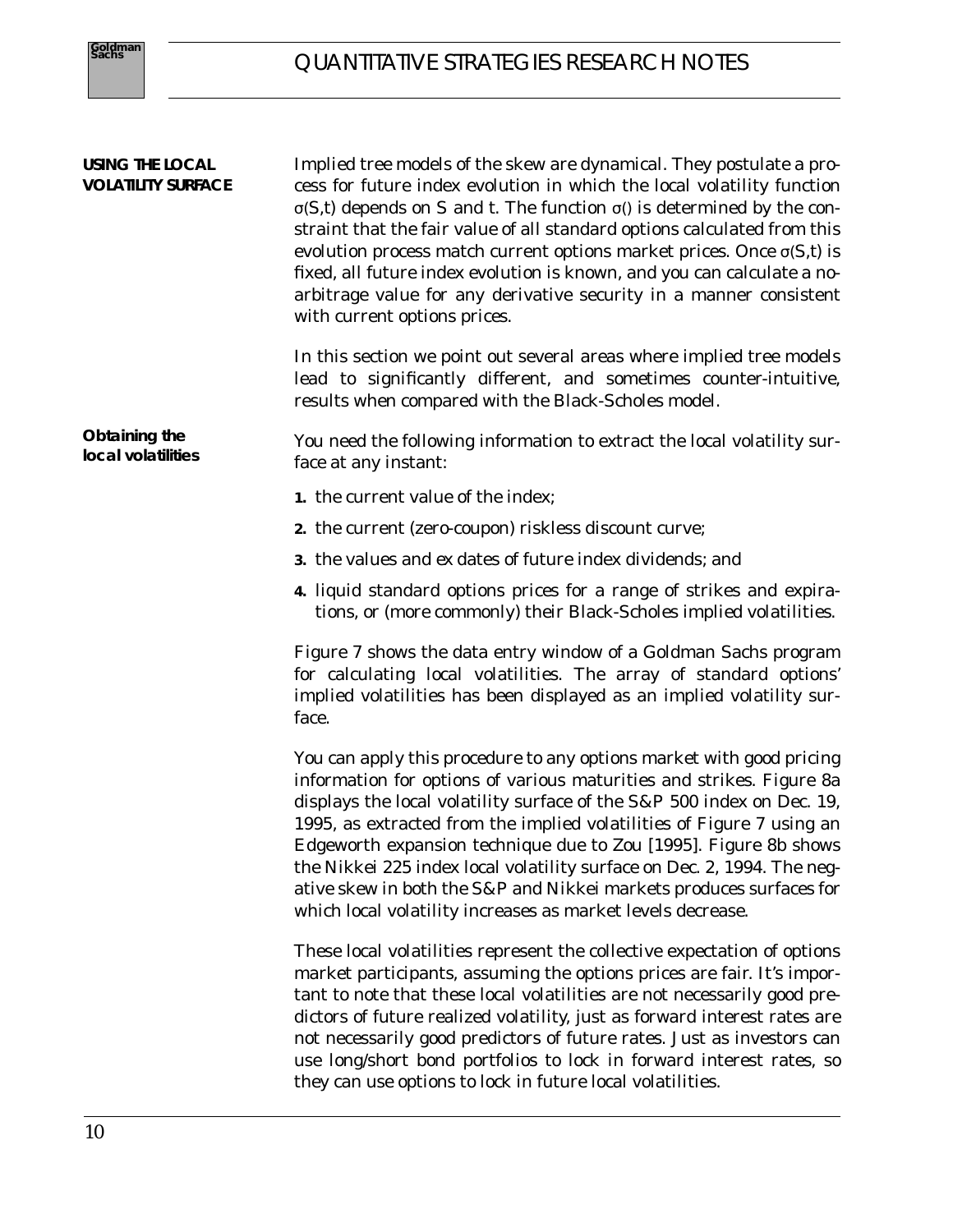#### **FIGURE 7. Inputs to a program for calculating local volatilities. The plot shows the implied volatility surface for the S&P 500 index on October 10, 1995. Estimated future dividends of the index are not displayed.**

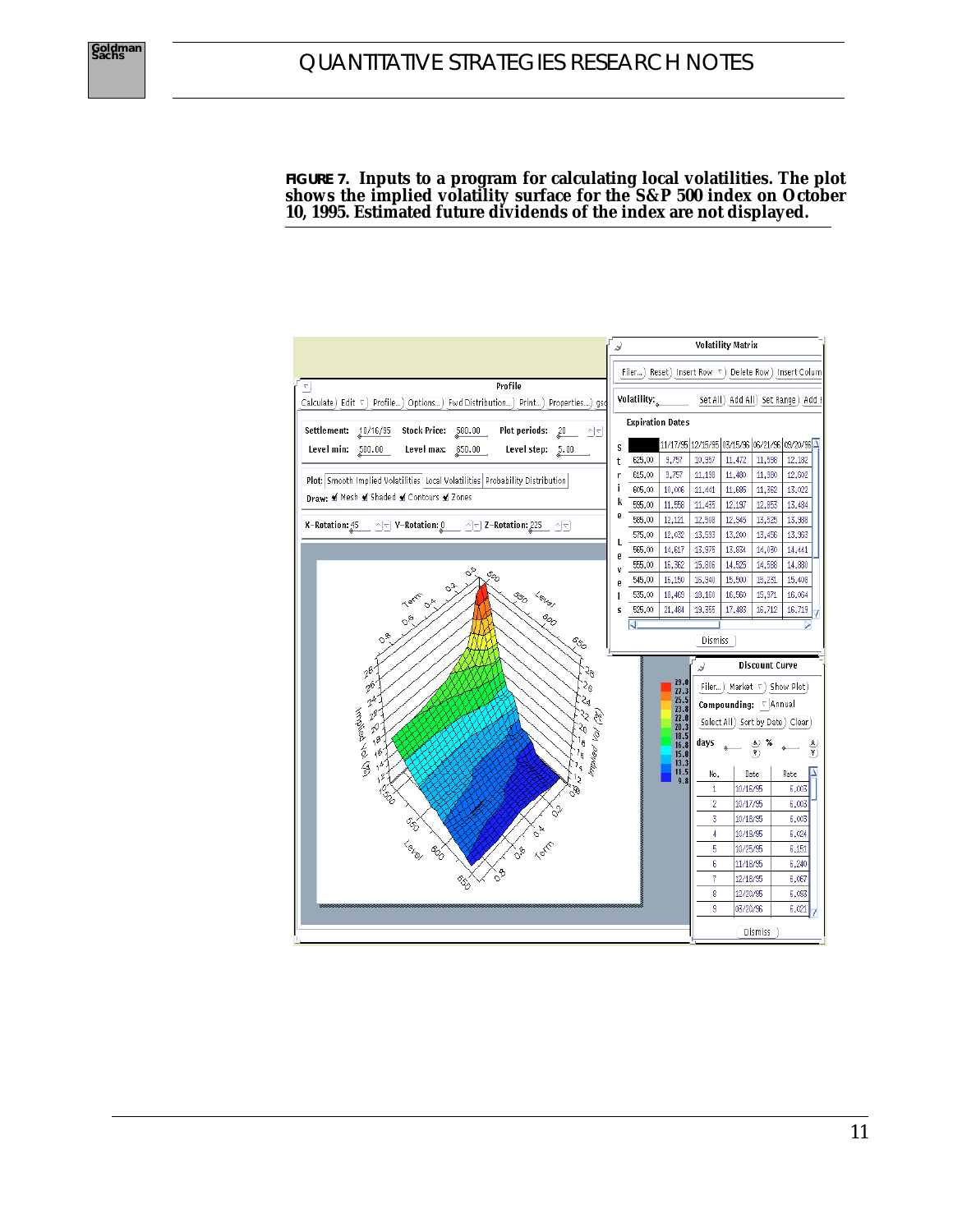

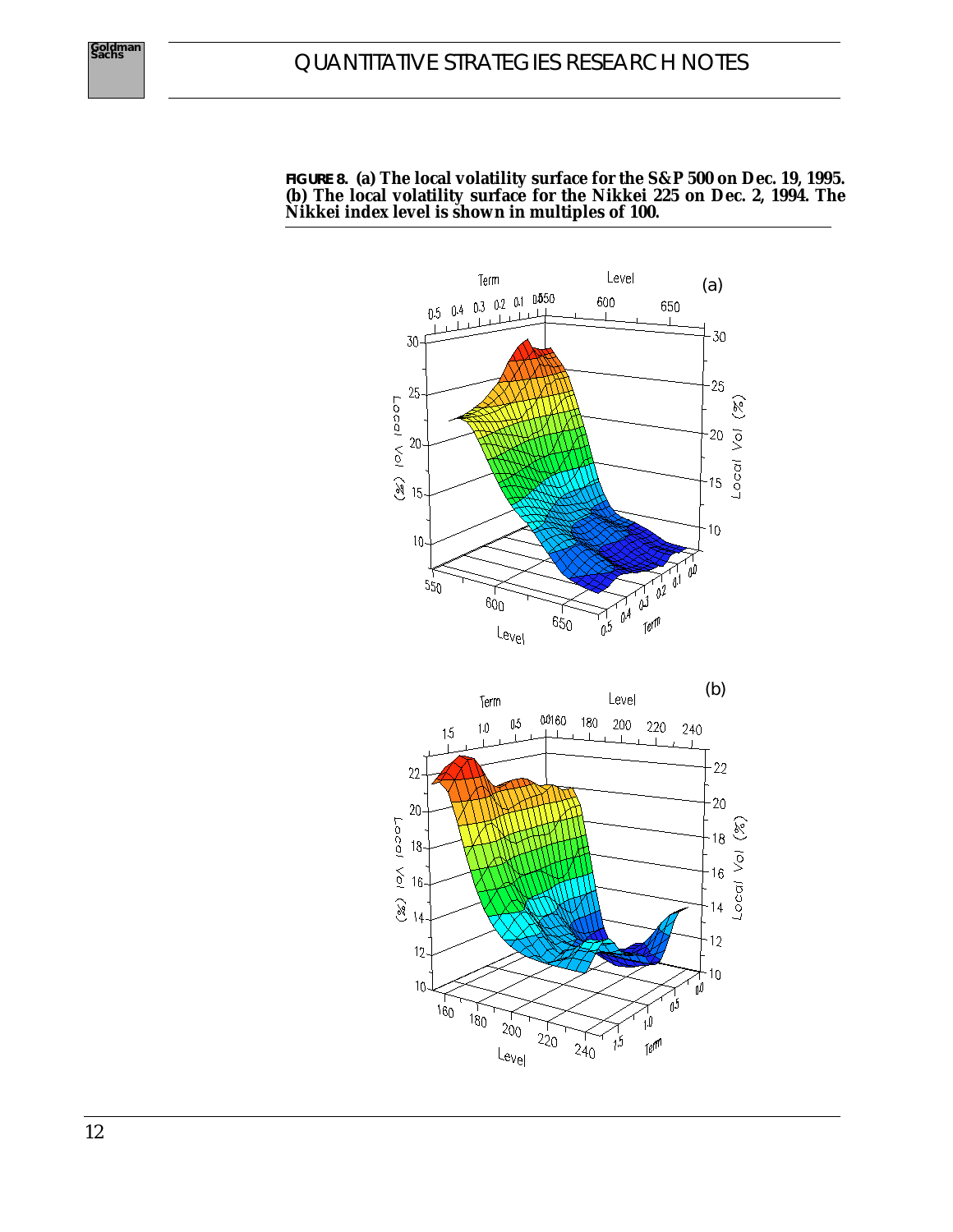

**The correlation between index level and index volatility**

The local volatility surface indicates the fair value of local volatility at future times and market levels. The most striking feature of Figure 8 is the systematic decrease of local index volatility with increasing index level. This implied correlation between index level and local volatility is essentially responsible for all of the qualitative features of our results below.

The variation in S&P 500 local volatility displayed in Figure 8a is generally greater than the variation in implied volatility in Figure 7 that produced it. For skewed options markets, we note the following heuristic rule<sup>5</sup>:

> **Rule of Thumb 1:** Local volatility varies with market level about twice as rapidly as implied volatility varies with strike.

Figure 9 illustrates this relationship. For theoretical insight, see the Appendix, and also Kani and Kamal [1996].

**FIGURE 9. In the implied tree model, local volatility varies with index level approximately twice as rapidly as implied volatility varies with strike level.**



<sup>5.</sup> The three rules of thumb that appear below apply to short and intermediate term equity index options, where the correlation between index level and volatility is most pronounced and the assumption of approximately linear skew seems to be good. For longer term options, other factors, such as stochastic volatility or volatility mean reversion, may start to blur the effects of correlation that we have encapsulated in these three rules.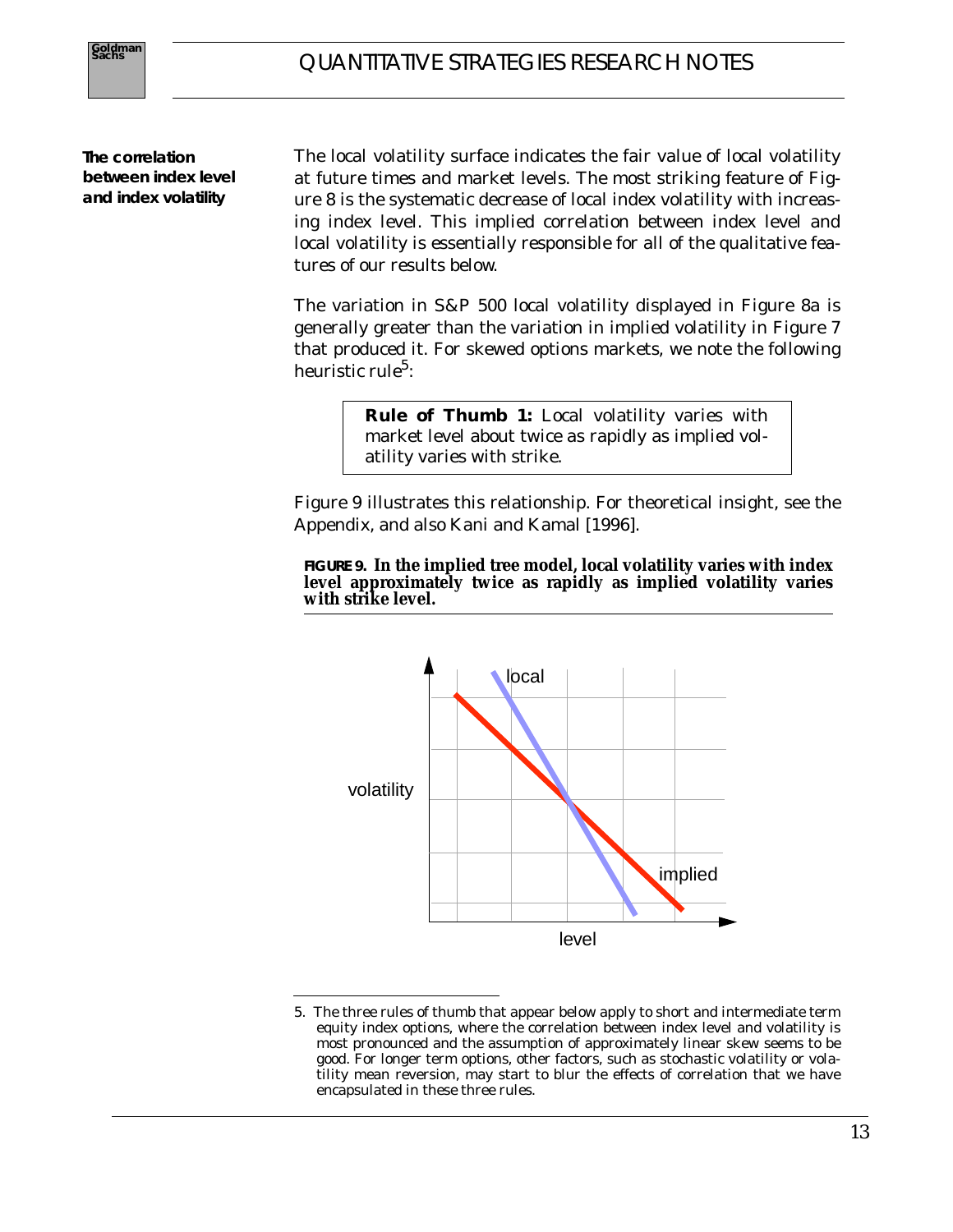| Implied distributions<br>and market sentiment | If you can estimate future index dividend yields and growth rates,<br>you can use the local volatility surface to simulate the evolution of<br>the index to generate index distributions at any future time. Figure<br>10 shows the end-of-year S&P 500 distributions implied by liquid<br>options prices during mid-July 1995, a turbulent time for the U.S.<br>equity market. In generating these distributions we have assumed<br>an expected annual growth rate of 6% and dividend yield of 2.5% per<br>year.                                                                                                                                                                                                                                                                                                                                                                                                                                                                                                                                                                                                                                                                                                                                                                                                                                     |
|-----------------------------------------------|-------------------------------------------------------------------------------------------------------------------------------------------------------------------------------------------------------------------------------------------------------------------------------------------------------------------------------------------------------------------------------------------------------------------------------------------------------------------------------------------------------------------------------------------------------------------------------------------------------------------------------------------------------------------------------------------------------------------------------------------------------------------------------------------------------------------------------------------------------------------------------------------------------------------------------------------------------------------------------------------------------------------------------------------------------------------------------------------------------------------------------------------------------------------------------------------------------------------------------------------------------------------------------------------------------------------------------------------------------|
|                                               | On Monday, July 17, the S&P 500 index closed at a record high of<br>562.72. On Tuesday, July 18, the Dow Jones Industrials Index<br>dropped more than 50 points and the S&P closed at 558.46. On<br>Wednesday, July 19, the Dow Jones fell about another 57 points, and<br>the S&P closed at 550.98. The shift in market sentiment during these<br>three days is reflected in the changing shapes of the distributions.<br>For instance, a shoulder at the 550 level materialized on July 18,<br>indicating a more negative view of the market. By July 19, a peak at<br>the 480 level became apparent.                                                                                                                                                                                                                                                                                                                                                                                                                                                                                                                                                                                                                                                                                                                                               |
|                                               | Investors whose views of future market distributions differ from that<br>implied by options prices can take advantage of the differences by<br>buying or selling options.                                                                                                                                                                                                                                                                                                                                                                                                                                                                                                                                                                                                                                                                                                                                                                                                                                                                                                                                                                                                                                                                                                                                                                             |
| The future evolution of<br>the smile          | Once fitted to current interest rates, dividend yields and implied vol-<br>atilities, the implied tree model produces a tree of future index levels<br>and their associated fair local volatility, as implied by options prices.<br>Figure 11 displays a schematic version of the implied tree for a nega-<br>tively skewed market. with its origin at the time labeled current.<br>Assuming the market's perception of local volatility remains<br>unchanged as time passes and the index moves, we can use these<br>local volatilities to calculate the dependence of implied volatility on<br>strike at future times. If, at some time labeled later in Figure 11, the<br>index moves to either of the levels labeled up or down, the evolution<br>of the index is described by the subtrees labeled up or down. This is<br>valid provided no new information about future volatility, other than<br>a market level move, has arrived between the time the initial tree<br>was built and the time at which the index has moved to the start of a<br>new subtree. You can use the up or down tree to calculate fair values<br>for options of all strikes and expirations at time later. You can then<br>convert these prices into Black-Scholes implied volatilities, and so<br>compute the fair future implied volatility surfaces and skew plots. |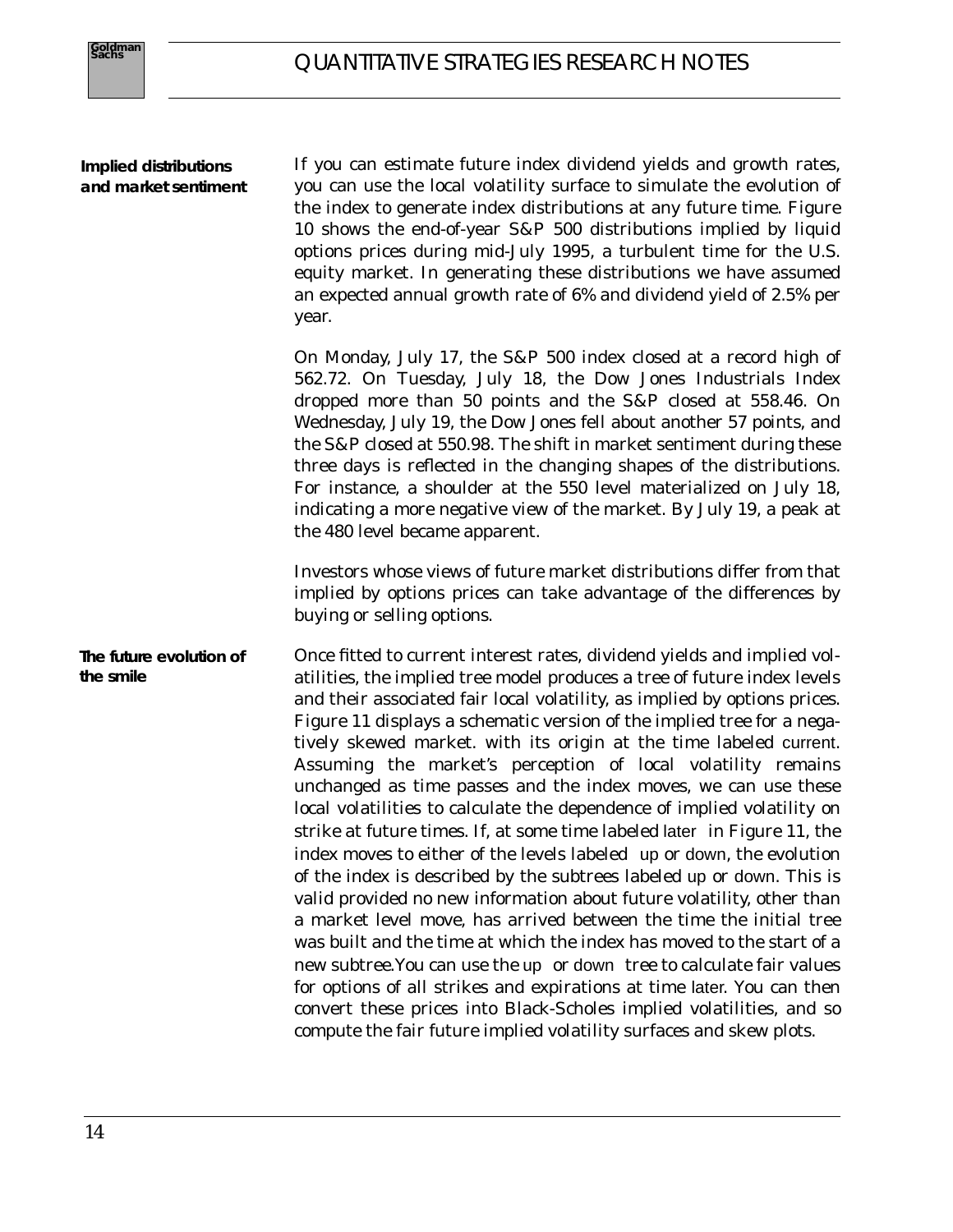**FIGURE 10. Implied S&P 500 distributions on Dec. 31, 1995, based on S&P 500 implied volatilities on July 17, 18 and 19, 1995. We assume a growth rate of 6% and dividend yield of 2.5% to year end.**



Probability (%)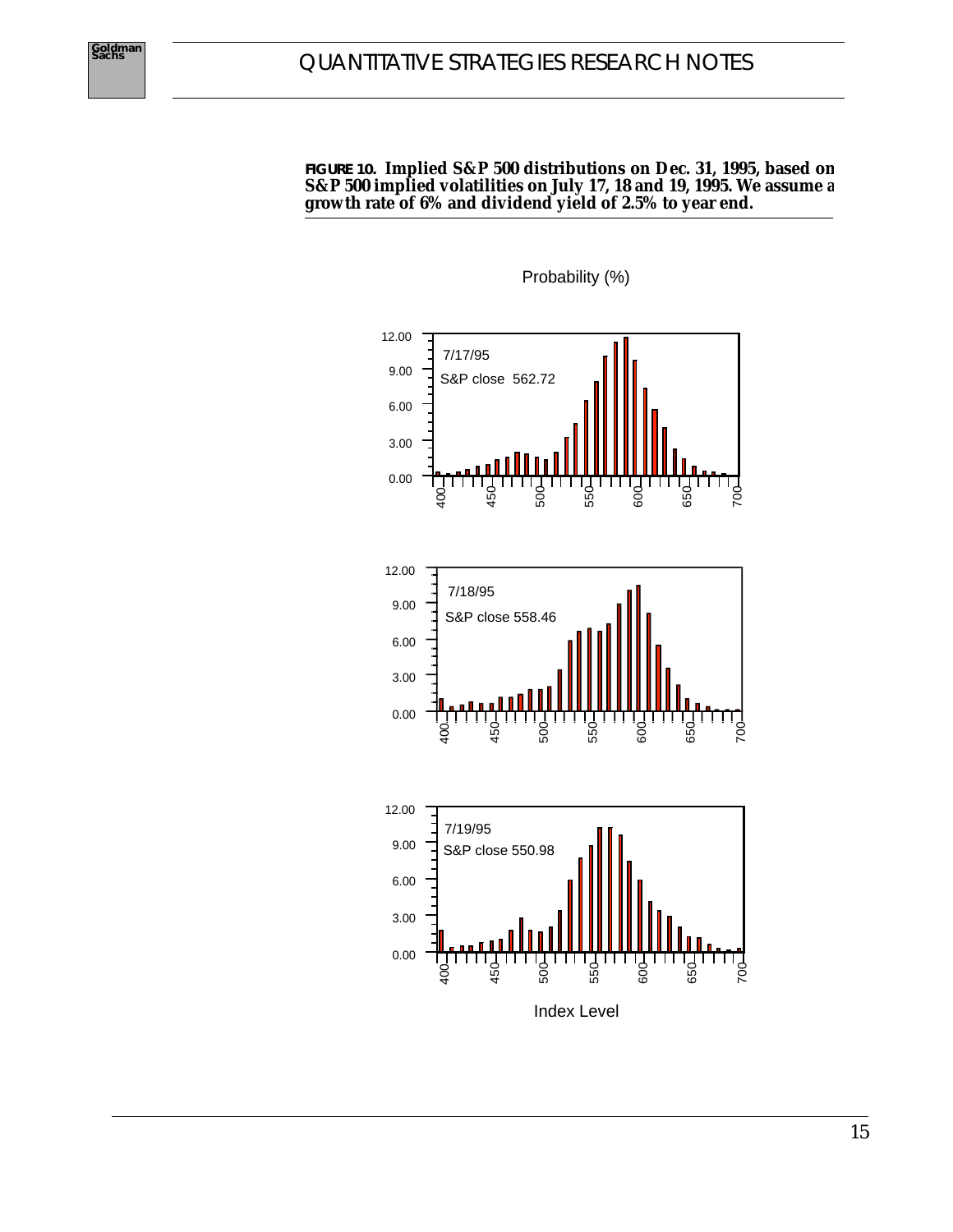



Let's look at an example for a negatively skewed index like the S&P 500. To be specific, consider standard options on an index whose current level is 100, with a riskless interest rate of 7% and a dividend yield of 2%. We assume annual at-the-money implied volatility to be 25%, with a hypothetical constant negative skew of one volatility point decrease for every ten-point increase in strike. For simplicity we assume that all these rates, yields and volatilities are independent of maturity or expiration – that is, all term structures are flat. Figure 12 shows the fair implied volatility skew for one-year options six months after the initial implied tree was constructed. You can see that, for negative skews, the implied volatility of an option with any particular strike tends to move down as the market moves up.

Here's another heuristic rule for implied tree models:

**Rule of Thumb 2:** The change in implied volatility of a given option for a change in market level is about the same as the change in implied volatility for a change in strike level.

For example, if the skew is such that a one-point change in strike leads to a half-percentage-point change in implied volatility, then so does a one-point change in market level. If you know the observed skew at a fixed market level, then you know what happens to a given option's value when the market moves. For further elaboration, see the Appendix.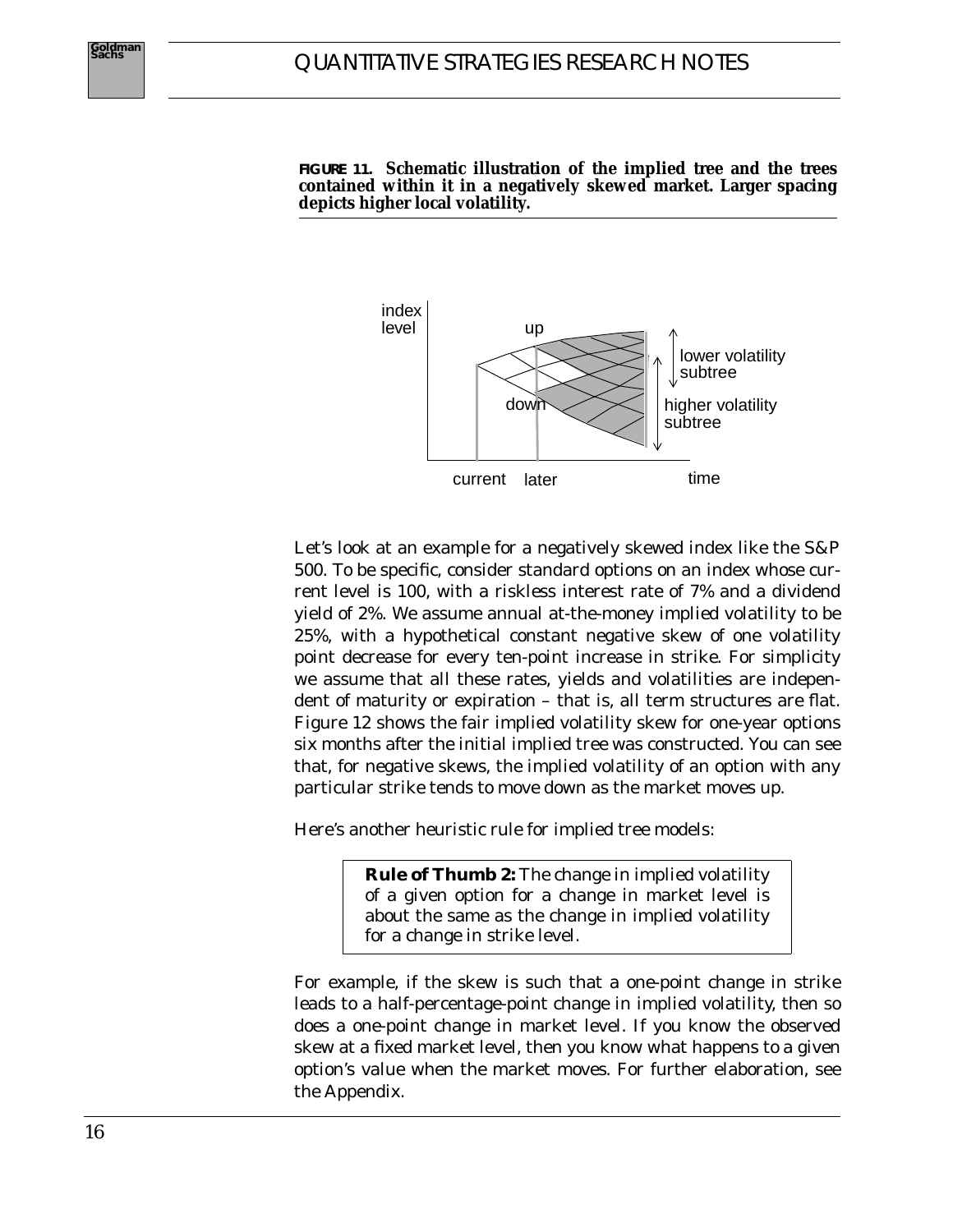**FIGURE 12. Evolution of the smile: the smile at a variety of index levels, assuming an initial index level of 100. The line labeled 100 is the initial smile. Other lines represent the implied tree's fair skews at different market levels six months in the future, as indicated by the corresponding labels.**



**The skew-adjusted index exposure of standard options**

Implied tree models are constrained to fit current liquid standard options prices. As we illustrated in Figure 11, for negatively skewed volatility markets like the S&P 500, local volatility falls as the index rises. Now, implied volatility is a global average over local volatilities. Therefore, for any particular option, implied Black-Scholes volatility is anti-correlated with the index level, falling as the index rises and rising as it falls. We illustrate this point in Figure 13, where the evolution of the initial value of a call, C, as the index moves up or down, is shown in both the Black-Scholes and implied tree models

In the notation of Figure 13, the index exposure of the call in the Black-Scholes model is proportional to  $C_u$ – $C_d$ . In the implied tree model the exposure is proportional to  $\left. C_{\left. u^{\,-}\right.}C_{\left. d^{\,\cdot} \right.} \right.$  But the negative correlation of volatility with index level in the implied tree means that  $C_u < C_u$  and  $C_d > C_d$ , so that  $(C_u - C_d) < (C_u - C_d)$ . The exposure of the call in the implied tree model with negative skew is consequently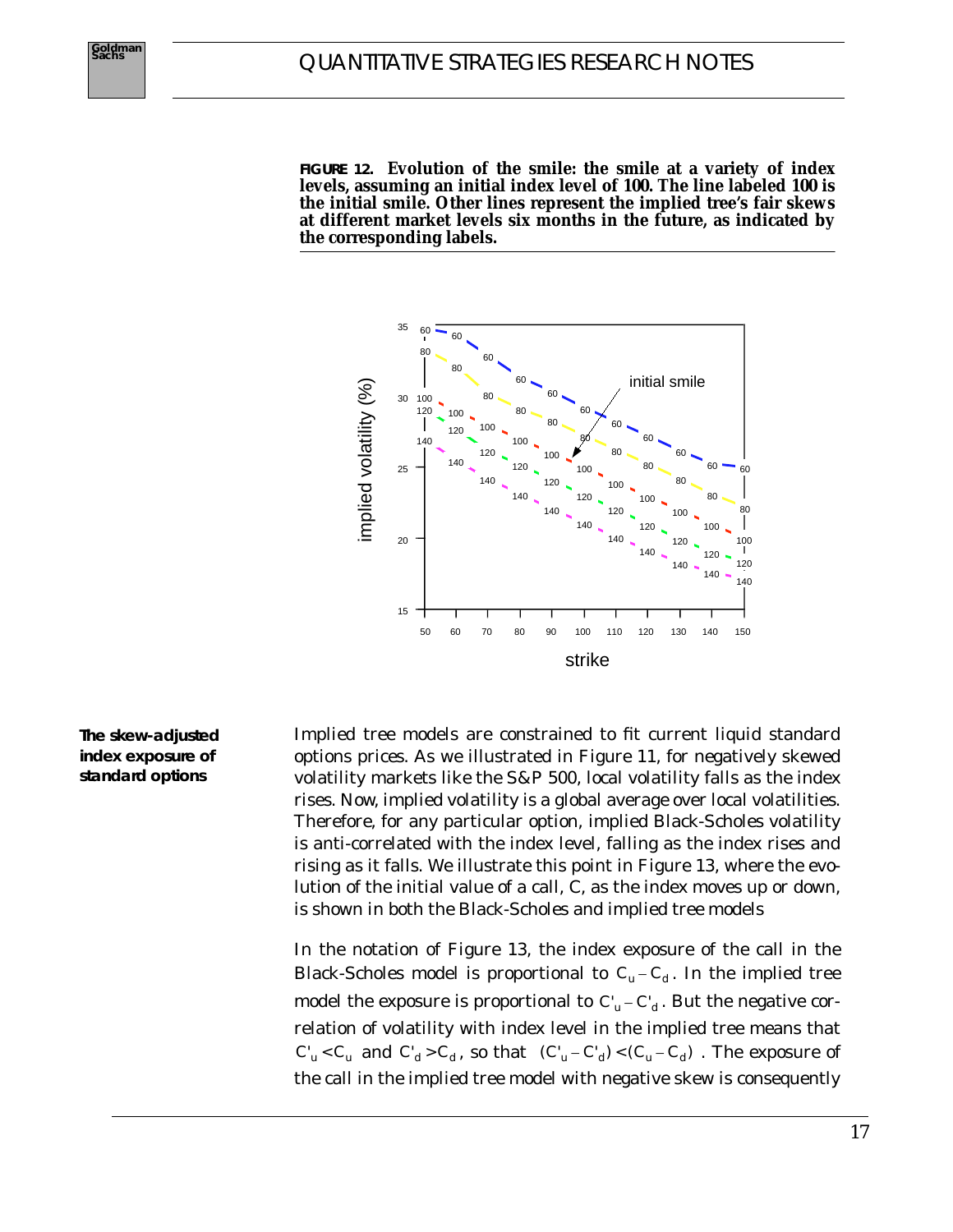denotes the value of the same call in the implied tree model.<br>———————————————————— **FIGURE 13. The delta exposure of a call option in the Black-Scholes** model and the implied tree model.  $C_{u(d)}$  denotes the value of the call  $C$ after an upward(downward) index move in a constant volatility.  $\text{C}^{'}_{\mathbf{u}(\mathbf{d})}$ 



lower than it would have been in a Black-Scholes world with flat volatility. The implied-tree exposure of a put under the same circumstances is also lower (that is, more negative) than the corresponding Black-Scholes exposure.

In the implied tree model, a rise in index level influences the value of a call option in two ways. First, the call moves deeper into the money. Second, the volatility of the call decreases because of the correlation between index and local volatility. With this in mind, you can use the Black-Scholes formula and Rule of Thumb 2, as explained in the Appendix, to derive the following heuristic rule for the option's exposure:

> **Rule of Thumb 3:** The correct exposure ∆ of an option is approximately given by

$$
\Delta = \Delta_{BS} + V_{BS} \times \beta
$$

where  $\Delta_{\rm BS}$  is the Black-Scholes exposure (in dollars per index point),  $V_{BS}$  is the Black-Scholes volatility sensitivity (in dollars per volatility point), and  $β$  is the observed sensitivity of implied volatility to strike level (in volatility points per strike point). β is negative in options markets where implied volatility decreases with strike.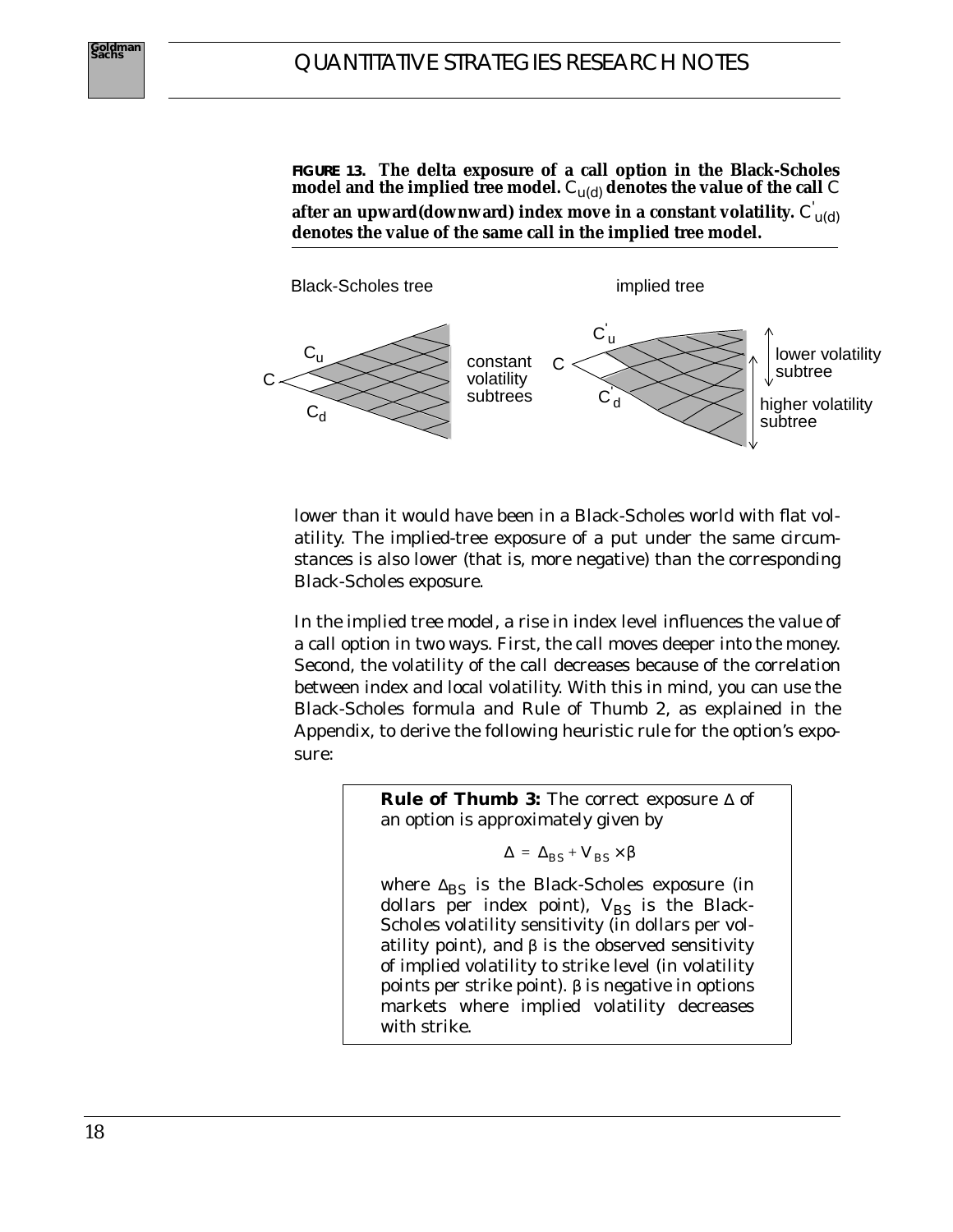Table 2 illustrates the effect of the skew on a call's index exposure using the above rule of thumb. The market parameters chosen correspond roughly to those of the S&P 500. The rule-of-thumb exposure is 48% of the underlying index, 11 percentage points lower than the naively-calculated Black-Scholes exposure of 59%. This is a significant difference.

| TABLE 2. The effect of the smile on the index exposure of a call option |  |
|-------------------------------------------------------------------------|--|
| (See Rule of Thumb 3)                                                   |  |

|                                | <b>Market</b>        | <b>Call Option</b>                                  |           | <b>Exposure</b>            |         |
|--------------------------------|----------------------|-----------------------------------------------------|-----------|----------------------------|---------|
| Index                          | 600                  | <b>Strike</b>                                       | 600       | $\Delta_{\rm BS}$          | 0.59    |
| <b>Dividend</b><br>yield       | 3%                   | <b>Expiration</b>                                   | 1 year    | $V_{BS} \times \beta$      | $-0.11$ |
| <b>Volatility</b><br>$(a-t-m)$ | 13%                  | <b>Black-Scholes</b><br>value                       | 38.4      | Rule-of-<br>thumb $\Delta$ | 0.48    |
| <b>Skew</b><br>slope $\beta$   | $-0.05$ <sup>*</sup> | <b>Black-Scholes</b><br>volatility<br>sensitivity V | $2.23***$ |                            |         |
| <b>Riskless</b><br>rate        | 6%                   |                                                     |           |                            |         |

\* in percentage points per index strike point.

\*\* in dollars per volatility point.

**The theoretical value of barrier options**

The theoretical value of a barrier option depends on the risk-neutral probability of the index being in-the-money at expiration, but not having crossed the barrier during the option's lifetime. This probability is very sensitive to volatility levels in general, and to the volatility skew in particular. The traditional, and widely used, analytical formula [Merton 1973] for barrier options applies only in the absence of skew, and is not a good guide when appreciable skews exist.

We illustrate this examining at a one-year up-and-out Europeanstyle call option on an index with strike at 100% of the index level and barrier at 130%. Figure 14 shows the hypothetical implied volatility skew we use to illustrate the valuation. We also assume a riskless annual interest rate of 5% and zero dividend yield.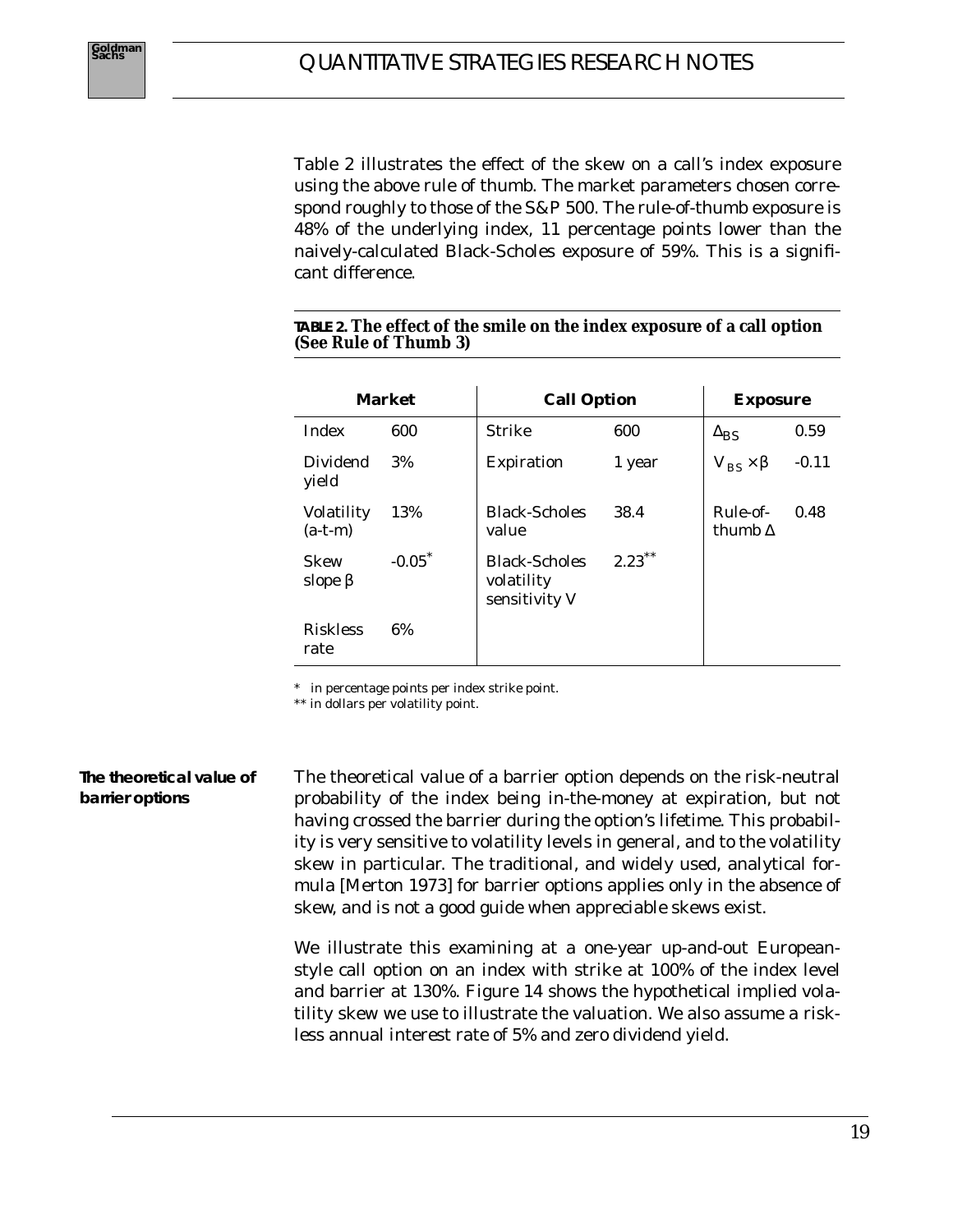**FIGURE 14. A hypothetical volatility skew for options of any expiration. We assume a constant riskless discount rate of 5% and a zero dividend yield. The arrows show the strike (100) and barrier (130) level of the upand-out option under consideration.**



Figure 15 shows the variation in the theoretical value of the knockout call as a function of implied volatility in a world with no skew. The value of the call peaks at 5.99% when the volatility is about 9.6%. Any further increase in volatility causes a decrease in call value because the additional likelihood of knockout before expiration outweighs the additional probability of finishing in-the-money.

According to our implied tree model, constrained to fit the skew of Figure 14, the up-and-out option is worth 6.46% of the current index value. This is greater than any value in the skewless world of Figure 15. There is *no single value* of volatility in a skewless model that can account for the implied tree call value. No amount of intuition can lead you to guess the "right" volatility value to insert into the flat-volatility "wrong" model to reproduce the "right" knockout call value caused by the skew.

Path-dependent options contain embedded strikes at multiple market levels, and are consequently sensitive to local volatility in multiple regions. When implied volatility varies with strike or expiration, no single constant volatility is correct for valuing a path-dependent option. However, you can simulate the index evolution over all future market levels and their corresponding local volatilities to calculate

**Valuing pathdependent options using Monte Carlo simulation**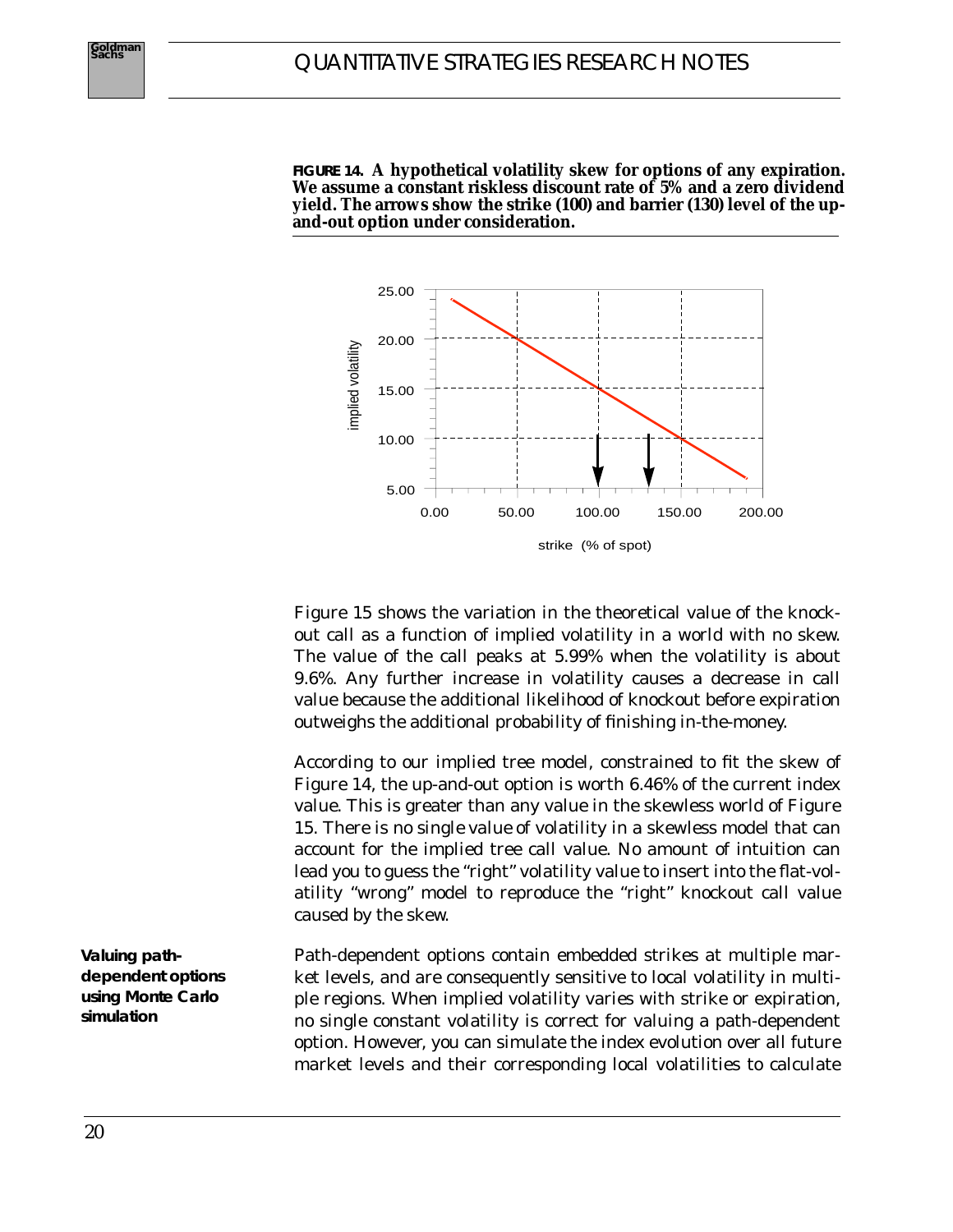**FIGURE 15. Theoretical value of an up-and-out, at-the-money, European-style call option as a function of volatility in a flatvolatility world. Strike = 100; barrier = 130; dividend yield = 0; annual discount rate = 5%.**



the fair value of the option. We illustrate this approach for a European-style lookback call and put. The method is general and can be applied to Asian options, as well as other path-dependent derivative instruments.

Now consider a one-year lookback call or put with a three-month lookback period on the strike. The call and put payoffs at expiration are  $max[S - S_{min}]$  and  $max[S_{max} - S]$  respectively, where S' is the terminal index level and  $S_{min}$  ( $S_{max}$ ) is the lowest (highest) level the index reaches during the first three months of the option's life. We value the securities by simulating index paths whose local volatilities are extracted from the relevant implied volatility smile. For each path we calculate the present value of the eventual payoff of the lookback call, averaging over all paths to obtain the current value of the call. We duplicate this procedure to value the lookback put.

Figure 16 shows the dominant index evolution paths – the paths that contribute the most value – to the lookback calls and puts. A dominant path for a lookback call sets a low strike minimum during the first three months, and then rises to achieve a high payoff. The theoretical value of the call is determined by (i) the likelihood of setting a low strike, and then, the strike having been fixed and the lookback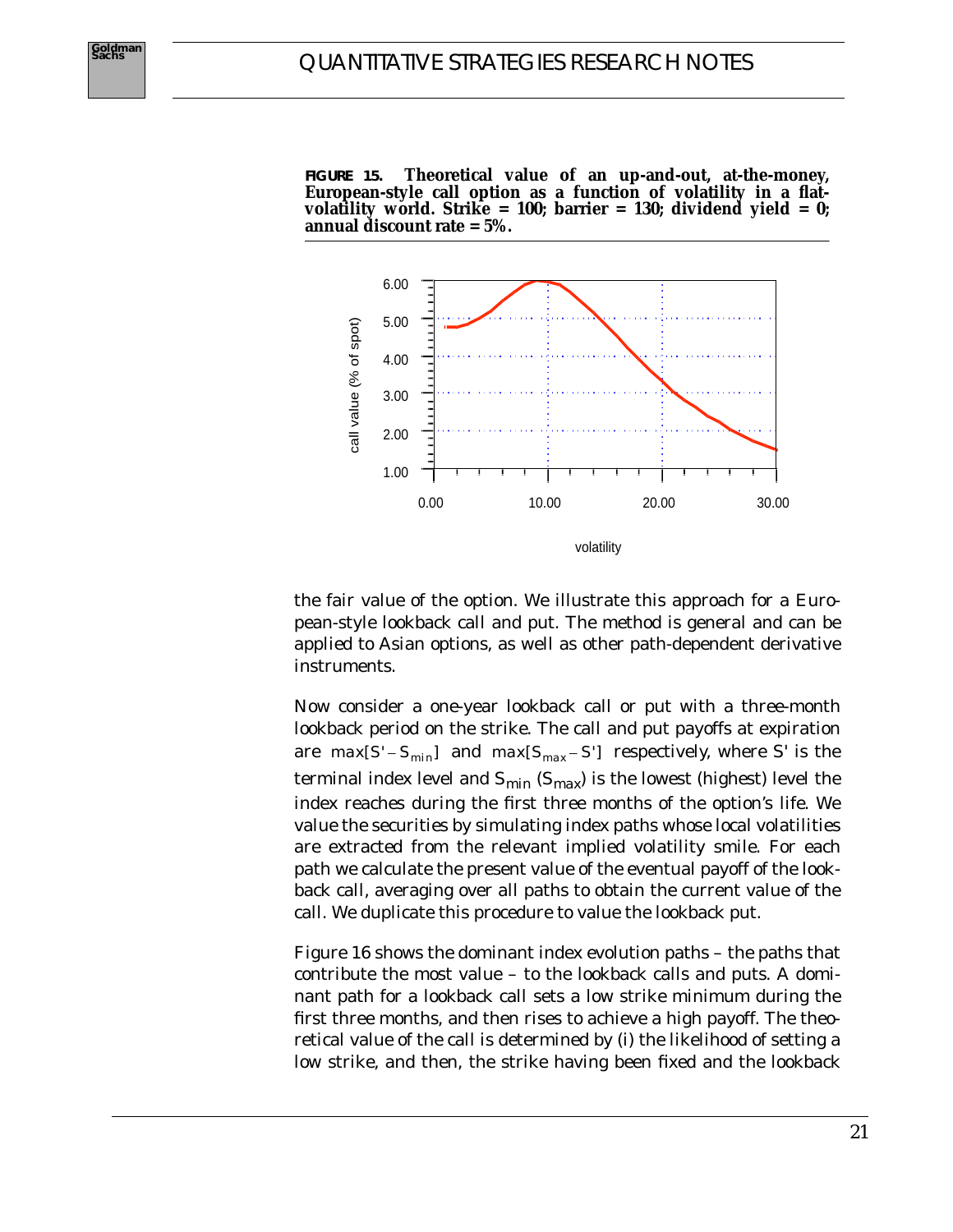

**FIGURE 16. Dominant paths contributing to the value of a lookback call and put. The local volatilities are negatively skewed.**

option having become a standard option, (ii) the subsequent volatility of the index. Similarly, a dominant path for a lookback put sets a high initial strike and then drops. Its value is determined by the likelihood of a high strike and the subsequent index volatility.

In the implied tree model with a negative volatility skew, higher strikes and index levels correlate with lower index volatility. Therefore, the dominant path for a lookback call is more likely to have an advantageously low strike  $S_{\text{min}}$ , and a high subsequent volatility. Conversely, the dominant path for a lookback put is more likely to have a disadvantageously low strike  $S_{\text{max}}$ , and a low subsequent volatility. Therefore, in a negatively skewed world, lookback puts are worth relatively less, and lookback calls more. When options values are quoted in terms of their Black-Scholes (unskewed) implied volatilities, lookback calls will have higher implied volatilities than lookback puts.

For illustration, we now assume a hypothetical index level of 100, a dividend yield of 2.5%, and a riskless rate of 6% per year. The index has a negative skew that is assumed to be independent of expiration: at-the-money implied volatility is 15%, and decreases by 3 percent-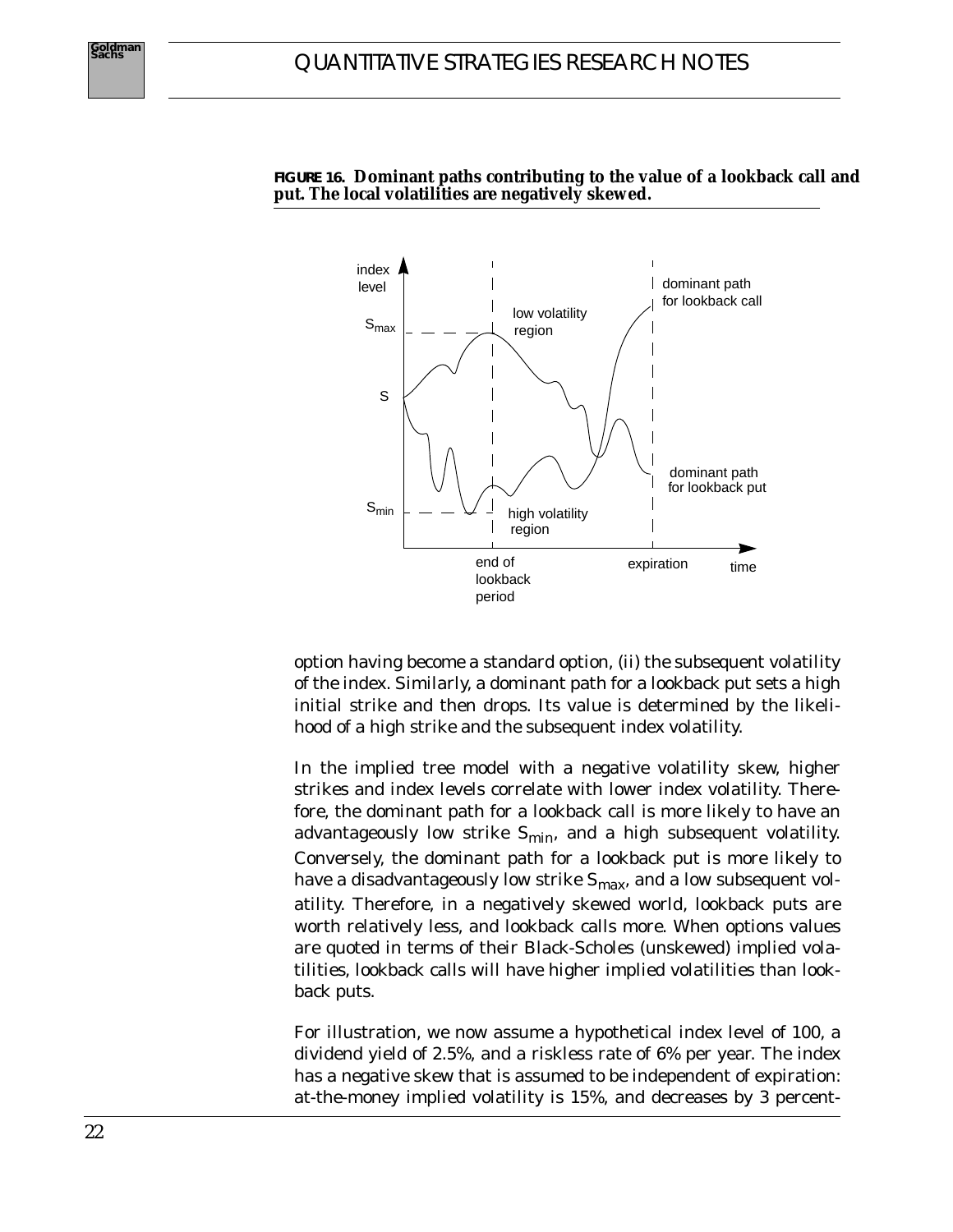age points for each increase of 10 index strike points. Using Monte Carlo simulation, we find the fair value of the lookback call to be 10.8% of the index, and the value of the lookback put to be 5.8%. In the framework of an unskewed, Black-Scholes index, these values correspond to an implied volatility of 15.6% for the lookback call and 13.0% for the lookback put.

You can use the same method to calculate the deltas of lookback options. Figure 17 compares the implied-tree deltas with the Black-Scholes deltas $6$  for the one-year lookback call described above, for a range of minimum index levels previously reached when the index level is currently at 100. The Black-Scholes deltas are calculated at the Black-Scholes implied volatility of 15.6% that matches the value obtained by Monte Carlo simulation value over the skewed local volatilities.

**FIGURE 17. The delta of a one-year call with a three-month lookback period that has identical prices in the implied tree model and the Black-Scholes world with no skew. The current market level is assumed to be 100.**



<sup>6.</sup> The expression "Black-Scholes delta" is shorthand for the delta in a Black-Scholes world – that is, a world where local volatility is constant, independent of future time and future index level. Similarly, "Black-Scholes implied volatility" is shorthand for the constant local volatility in a Black-Scholes world that results in a theoretical value that matches the dollar value of the option.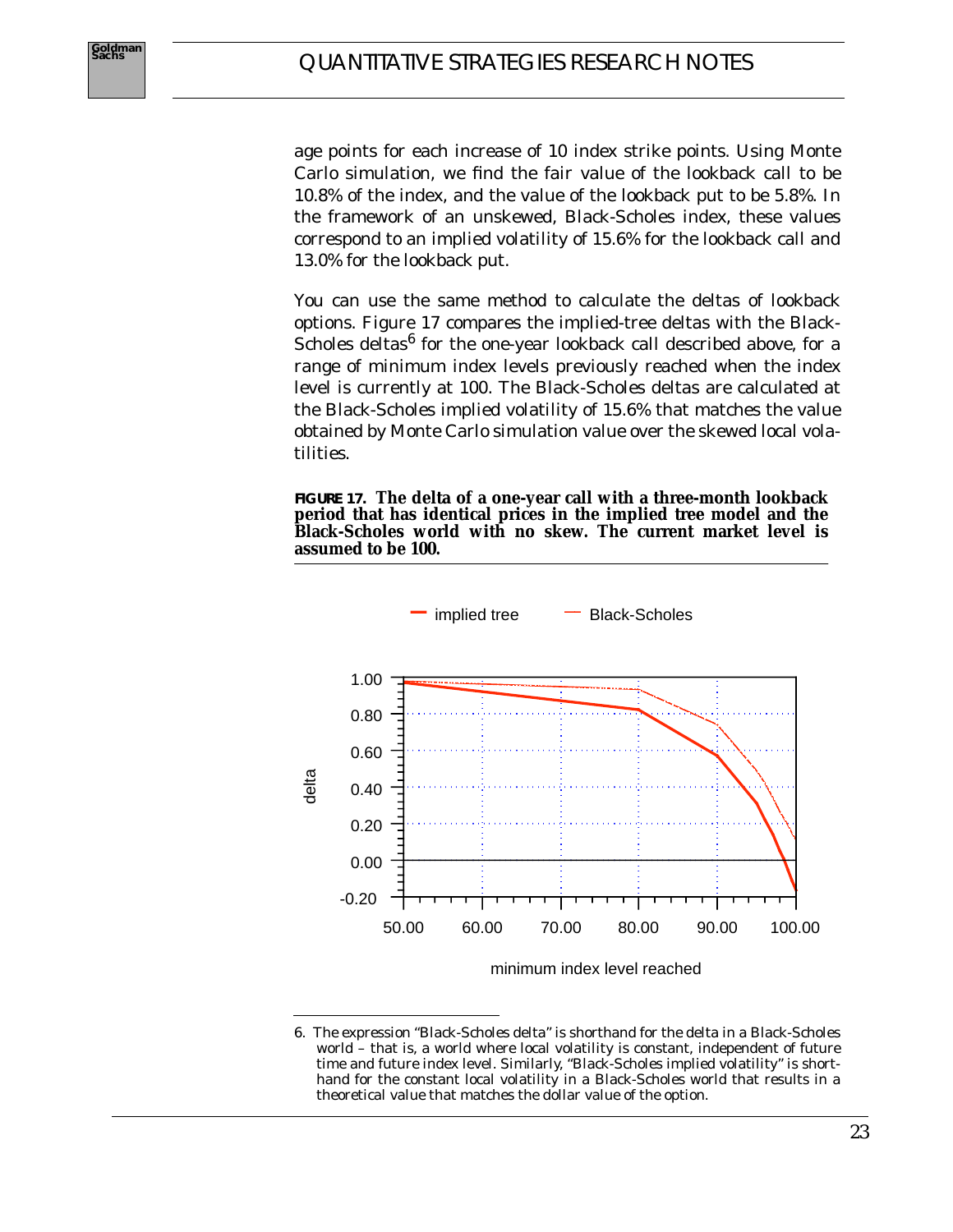Note that the delta of the lookback call is always lower in the implied tree model than in the Black-Scholes model. This mismatch in model deltas occurs because, in the implied tree model, the option's sensitivity to volatility also contributes to its index exposure through the correlation between volatility and index level (see Rule of Thumb 3). The mismatch is greatest where volatility sensitivity is largest, that is, where the minimum index level is close to the current index level. The mismatch is correspondingly smallest when the lowest level previously reached is much lower than the current index level, since the lookback is effectively a forward contract with zero volatility sensitivity. The fact that the theoretical delta of an at-the-money lookback call is negative – to hedge a long call position you must actually go long the index – is initially quite astonishing to market participants.

A similar effect holds for lookback puts, whose implied-tree deltas are also always numerically lower (that is, negative and larger in magnitude) than the corresponding Black-Scholes deltas.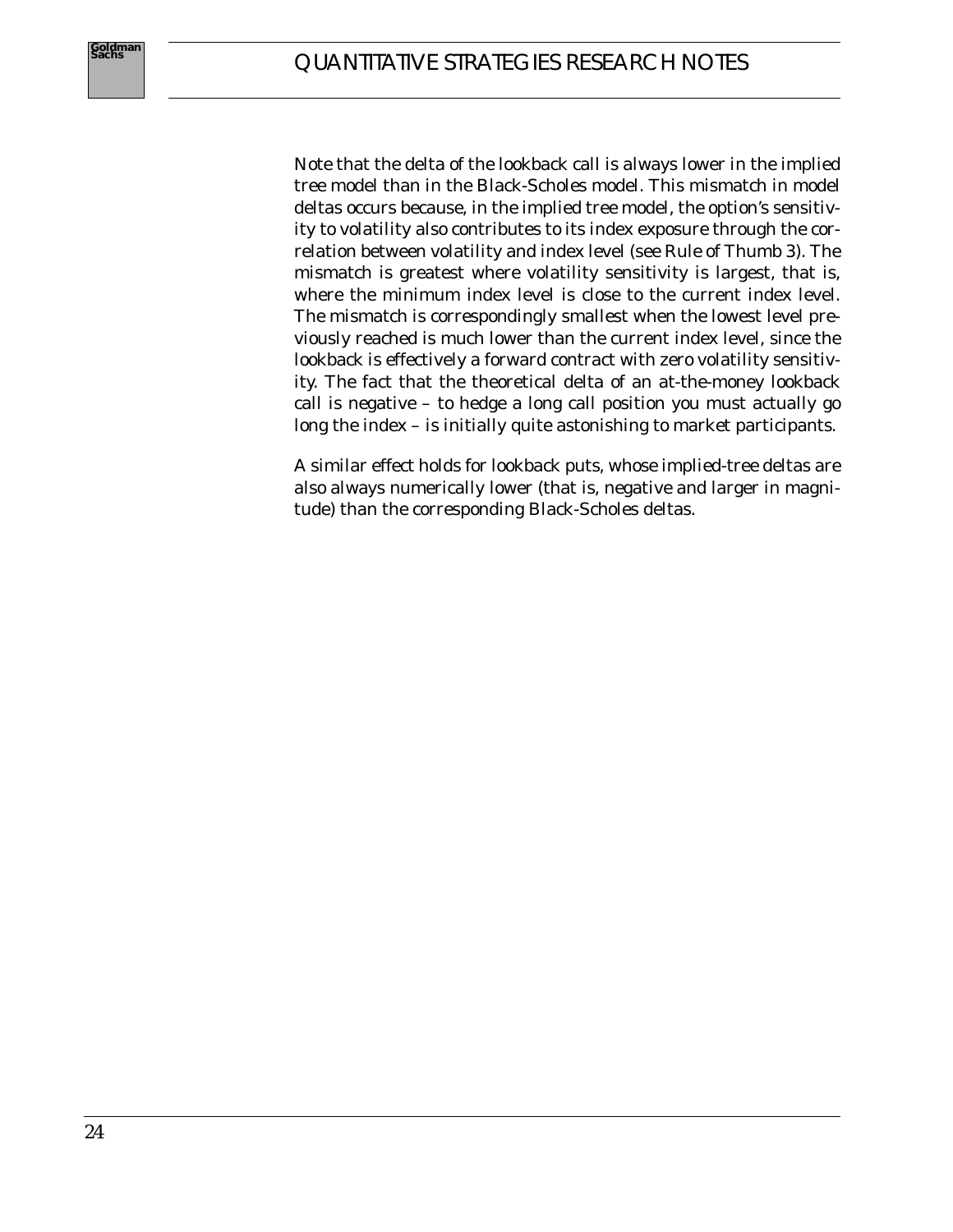

**APPENDIX: The relation between local and implied volatilities**

In this appendix we provide some insight into our three rules of thumb. Our treatment is intuitive; for a more rigorous approach see Kani and Kamal [1996].

We restrict ourselves to the simple case in which the value of local volatility for an index is independent of future time, and varies linearly with index level, so that

$$
\sigma(S) = \sigma_0 + \beta S \qquad \text{for all time t} \tag{A 1}
$$

If you refer to the variation in future at-the-money local volatility as the "forward" volatility curve, then you can call this variation with index level the "sideways" volatility curve.

Consider the implied volatility  $\Sigma(S,K)$  of a slightly out-of-the-money call option with strike *K* when the index is at *S*. Any paths that contribute to the option value must pass through the region between *S* and *K,* shown shaded in Figure 18. The volatility of these paths during most of their evolution is determined by the local volatility in the shaded region.

**FIGURE 18. Index evolution paths that finish in the money for a call option with strike K when the index is at S. The shaded region is the volatility domain whose local volatilities contribute most to the value of the call option.**

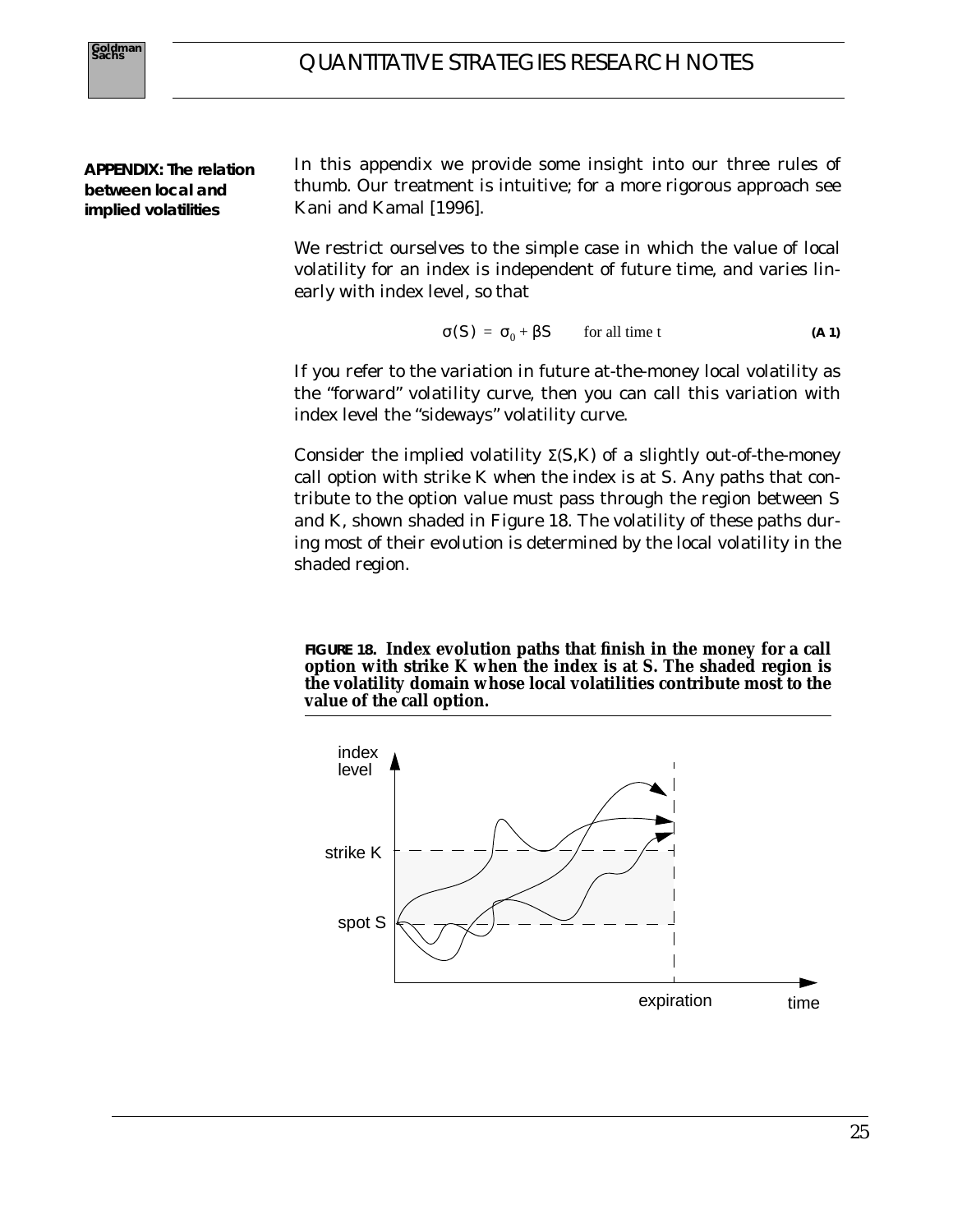Because of this, you can roughly think of the implied volatility for the option of strike *K* when the index is at *S* as the average of the local volatilities over the shaded region, so that

$$
\Sigma(S, K) \approx \frac{1}{K - S} \int_{S}^{K} \sigma(S) dS
$$
\n(A2)

By substituting Equation A1 into Equation A2 you can show that

$$
\Sigma(S, K) \approx \sigma_0 + \frac{\beta}{2}(S + K) \tag{A 3}
$$

Equation A3 shows that, if implied volatility varies linearly with strike *K* at a fixed market level *S,* then it also varies linearly at the same rate with the index level *S* itself*.* This is Rule of Thumb 2 on page 16. Equation A1 then shows that local volatility varies with *S* at twice that rate, which is Rule of Thumb 1 on page 13. You can also combine Equation A1 and Equation A3 to write the relationship between implied and local volatility more directly as

$$
\Sigma(S, K) \approx \sigma(S) + \frac{\beta}{2}(K - S)
$$
 (A 4)

If  $C_{BS}(S, \Sigma(S, K), r, t, K)$  represents the Black-Scholes formula for the value of a call option in the presence of an implied volatility surface  $\Sigma(S, K)$  , then its exposure is given by

$$
\Delta = \frac{dC_{BS}}{dS} = \frac{\partial C_{BS}}{\partial S} + \frac{\partial C_{BS}}{\partial \Sigma} \cdot \frac{\partial \Sigma}{\partial S}
$$
\n
$$
\approx \frac{\partial C_{BS}}{\partial S} + \frac{\partial C_{BS}}{\partial \Sigma} \cdot \frac{\partial \Sigma}{\partial K}
$$
\n(A5)

We have used the fact that  $\frac{\partial Z}{\partial S}\approx \frac{\partial Z}{\partial K}$ , a consequence of Equation A3, in writing the last identity. Equation A5 is equivalent to Rule of Thumb 3 on page 18. ∂Σ  $\approx \frac{\partial Σ}{\partial K}$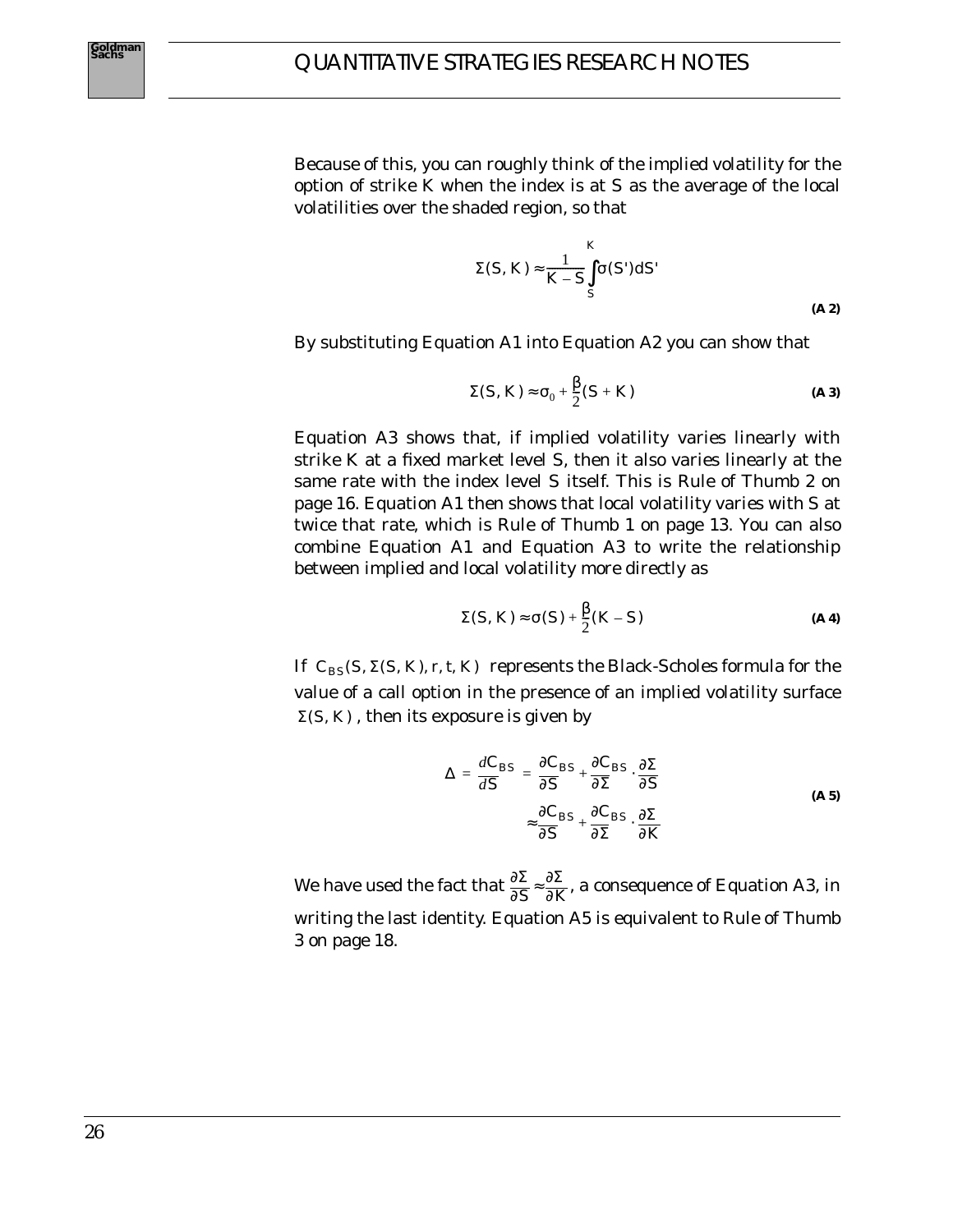

## **REFERENCES**

Black, F and M. Scholes (1973). The Pricing of Options and Corporate Liabilities. *J. Political Economy,* 81, 637-59.

Derman, E. and I. Kani (1994). Riding On A Smile, *RISK*, 7 (February), 32-39.

Dupire, B. (1994). Pricing With A Smile, *RISK*, 7 (January), 18-20.

Kani, I and M. Kamal (1996). *Goldman Sachs Quantitative Strategies Research Notes*, forthcoming.

Merton, R.C. (1973). Theory of Rational Option Pricing, *Bell Journal of Economics and Management Science,* 4 (Spring), 141-183.

Rubinstein, M. (1994). Implied Binomial Trees, *The Journal of Finance,* 49 (July), 771-818.

Zou, J. (1995). Goldman Sachs internal notes, unpublished.